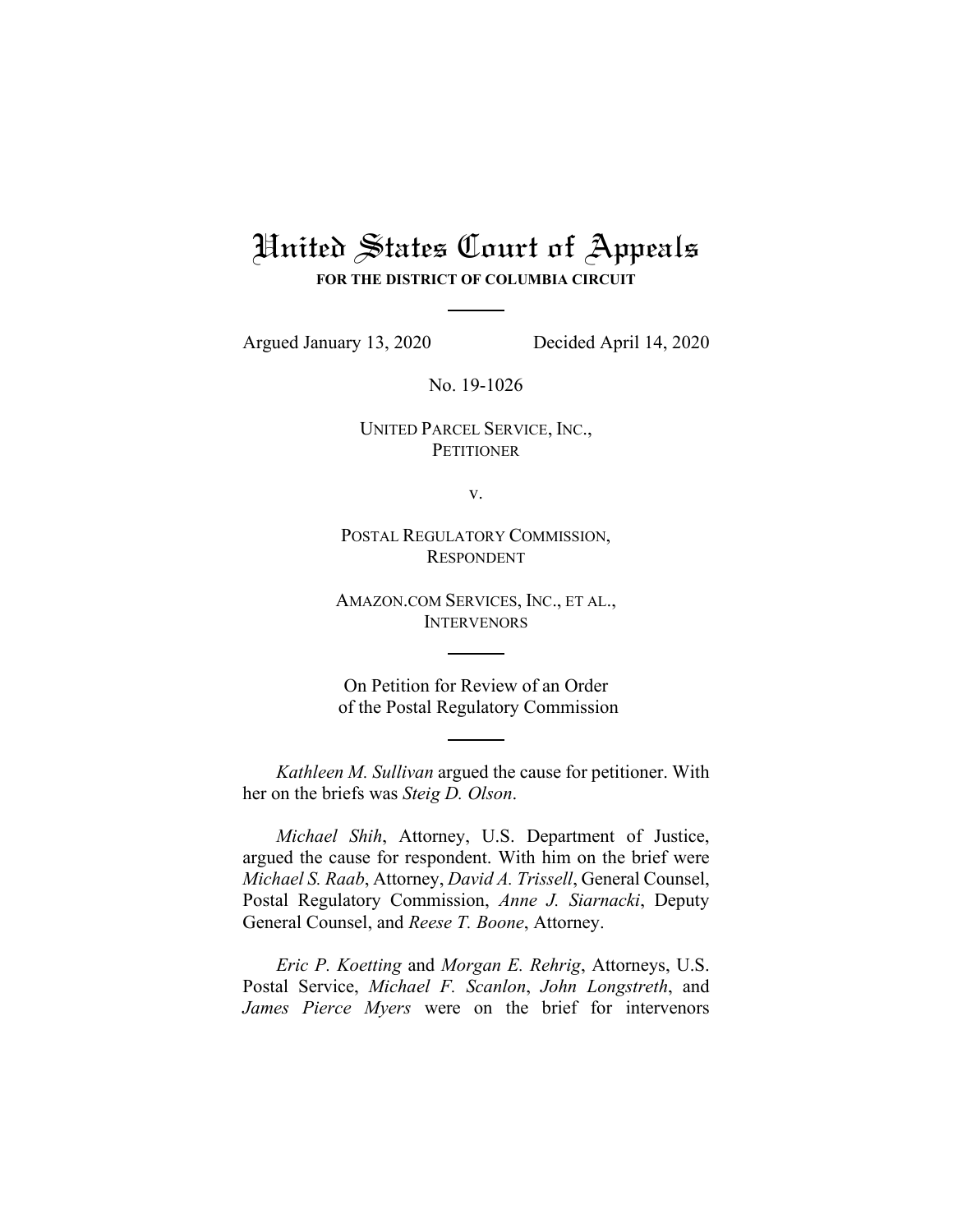Amazon.com Services, et al. in support of the Postal Regulatory Commission.

Before: HENDERSON and MILLETT, *Circuit Judges*, and EDWARDS, *Senior Circuit Judge*.

Opinion for the Court filed by *Senior Circuit Judge*  EDWARDS.

EDWARDS, *Senior Circuit Judge*: This case involves a petition for review filed by United Parcel Service, Inc. ("UPS"), challenging the Postal Regulatory Commission's ("Commission") Order Adopting Final Rules Relating to the Institutional Cost Contribution Requirement for Competitive Products, No. 4963, Dkt. No. RM2017-1 (P.R.C. Jan. 3, 2019) ("Order"), *reprinted in* Joint Appendix ("J.A.") 515-712. The disputed Order modifies Commission regulations that are meant to "ensure that all [of the Postal Service's] competitive products collectively cover what the Commission determines to be an appropriate share of the institutional costs of the Postal Service." 39 U.S.C. § 3633(a)(3). In making this "appropriate share" determination under  $\S 3633(a)(3)$ , the Commission is obligated to "consider," among other things, "the degree to which any costs are uniquely or disproportionately associated with any competitive products." *Id.* § 3633(b). However, the Commission concluded that "there are no costs uniquely or disproportionately associated with competitive products that are not already attributed to those products under the Commission's current cost attribution methodology" under § 3633(a)(2). Order at 28, J.A. 547.

The problem is that  $\S 3633(a)(2)$  only requires the Commission to "ensure that each competitive product covers its costs attributable." The term *costs attributable* is narrowly defined as "the direct and indirect postal costs attributable to [a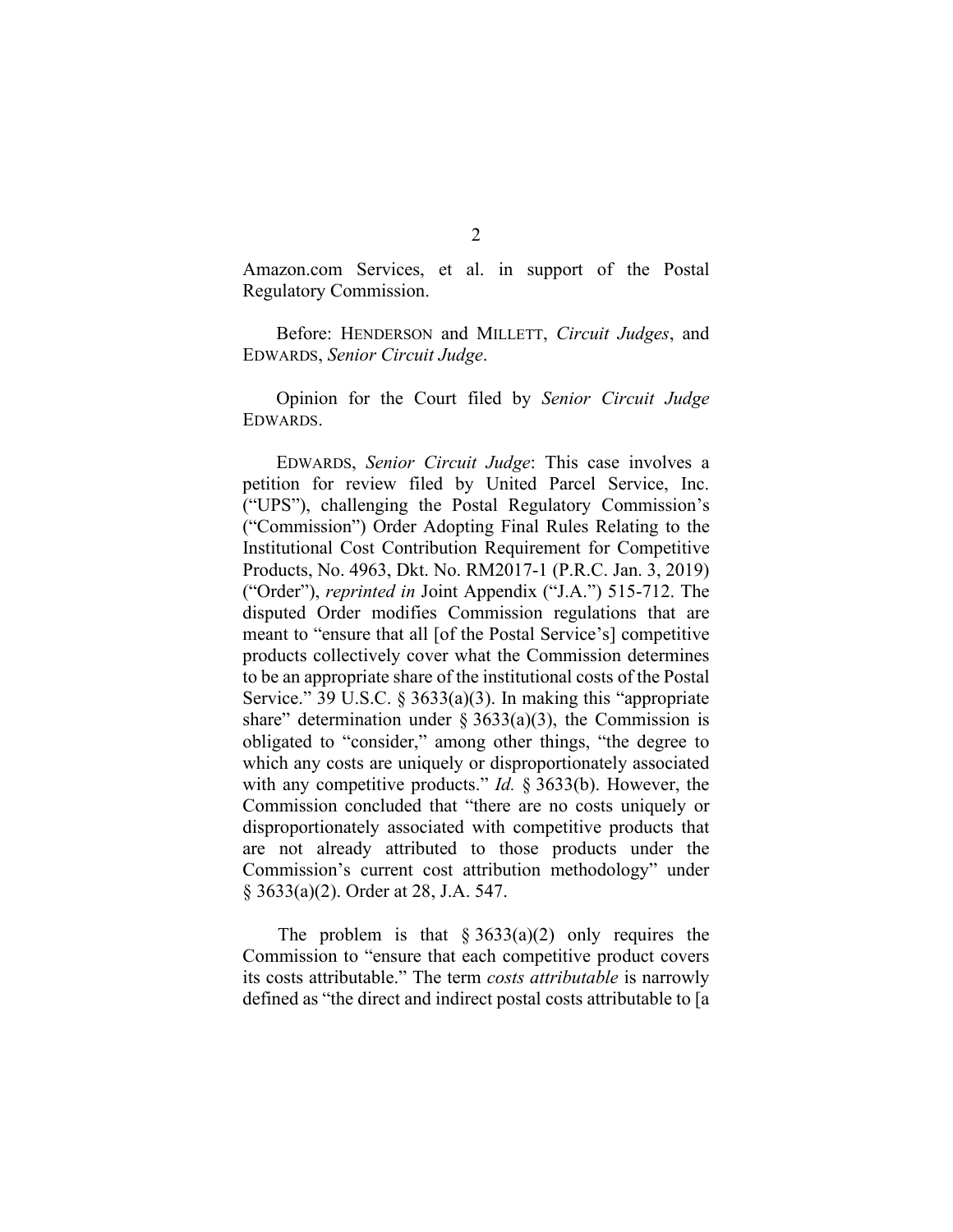particular competitive] product through reliably identified causal relationships." 39 U.S.C. § 3631(b). However, it is not at all clear that "uniquely or disproportionately associated" costs described under § 3633(b) include only those costs that are attributable "through reliably identified causal relationships." And § 3633(b) makes it clear that "the Commission shall consider . . . the degree to which *any* costs are uniquely or disproportionately associated with any competitive products." *Id.* § 3633(b) (emphasis added). The Commission's Order fails to explain why these seemingly distinct statutory phrases cover the same costs, and further elides the requirements of  $\S 3633(a)(3)$  and (b) by suggesting that, to the extent these statutory phrases overlap, the Commission need not consider costs under § 3633(b) if it already accounted for them under  $\S 3633(a)(2)$ .

UPS argues that the Commission's position is contrary to law because "the Order fails to consider . . . costs 'uniquely or disproportionately associated with any competitive products,' as the Act requires in section 3633(b)." Br. for Petitioner at 3. UPS also contends that the Commission erred in simply assuming, without adequate explanation, that "there are no institutional costs uniquely or disproportionately associated with competitive products." *Id.* We agree.

Two aspects of the Commission's Order require a remand. First, the Commission has not adequately explained how the statutory phrases "direct and indirect postal costs attributable to [a particular competitive] product through reliably identified causal relationships" and "costs . . . uniquely or disproportionately associated with any competitive products" can coincide. It is far from clear that these phrases have the same meaning. And the Commission has not demonstrated that, although they have distinct meanings, the phrases nonetheless coincide in application. Second, in focusing on costs attributed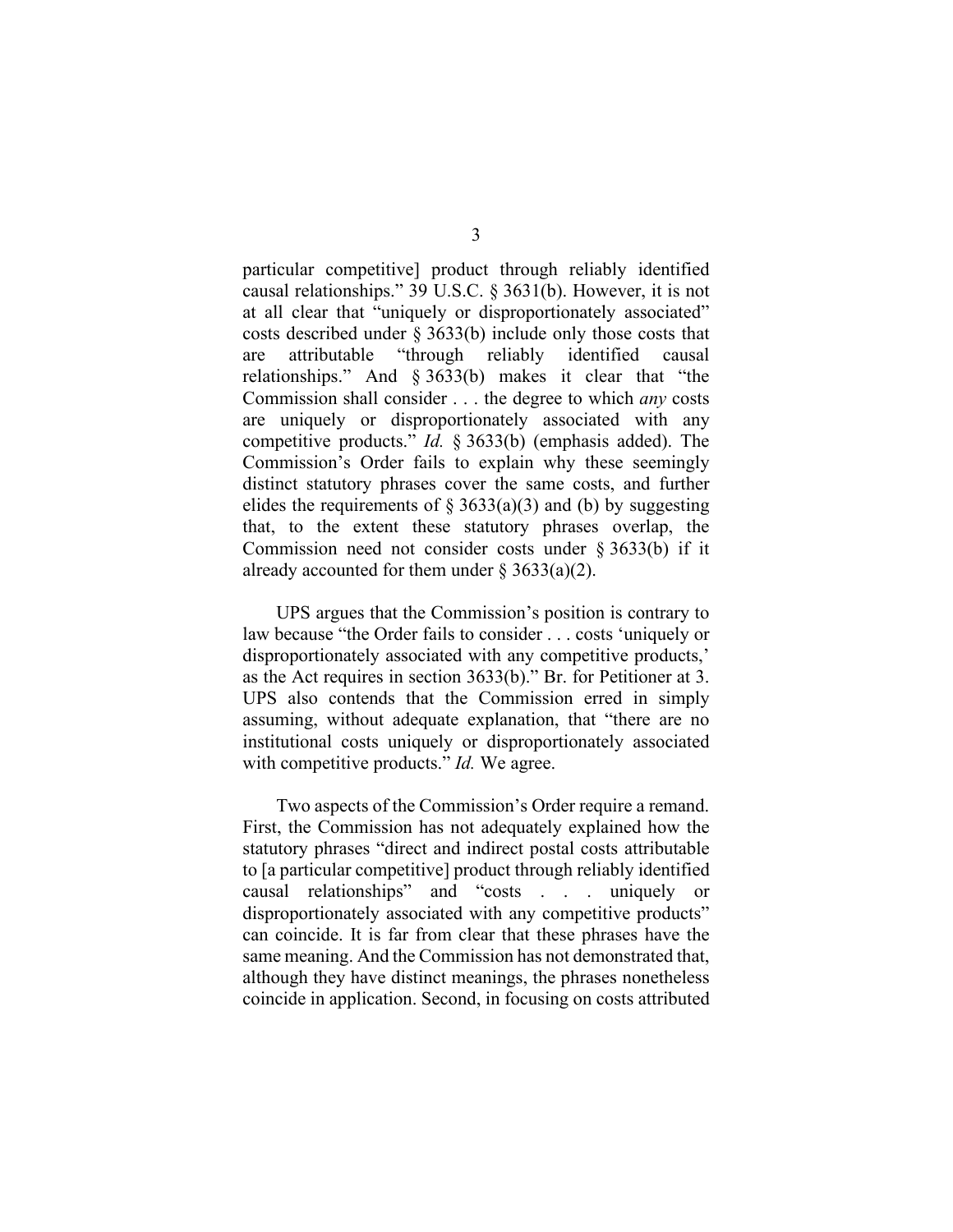to competitive products under  $\S 3633(a)(2)$ , the Commission failed to discharge its responsibility under § 3633(b) to "consider . . . the degree to which *any* costs are uniquely or disproportionately associated with any competitive products." 39 U.S.C. § 3633(b) (emphasis added). The Commission must consider *any* costs made relevant by § 3633(b). It does not matter whether the Commission has arguably considered such costs in implementing its responsibilities under  $\S 3633(a)(2)$ . These two points are amplified in the opinion below.

The bottom line is that the Commission's Order is arbitrary and capricious because it is "largely incomprehensible" with respect to the matters in issue. *U.S. Postal Serv. v. PRC*, 785 F.3d 740, 753 (D.C. Cir. 2015). Therefore, we are constrained to remand the case for further consideration. On remand, the Commission must adhere to the commands of the statute and address the costs specified in § 3633(b) in determining the "appropriate share" under § 3633(a)(3). Following reconsideration of this case, any Commission Order must be coherent and transparent, and it must satisfy the requirements of reasoned and reasonable decision-making. *Id*. at 744, 753. The present Order fails to meet these standards "because it fails to articulate a comprehensible standard," *id*. at 753, regarding the meaning and application of  $\S$  3633(a)(3) and (b).

#### **I. BACKGROUND**

#### **A. Statutory Background**

The Postal Service offers both "market dominant" and "competitive" products. Market-dominant products, like firstclass mail, are "those over which the 'Postal Service exercises sufficient market power that it can effectively' raise prices or decrease quality 'without risk of losing a significant level of business to other firms offering similar products.'" *UPS v.*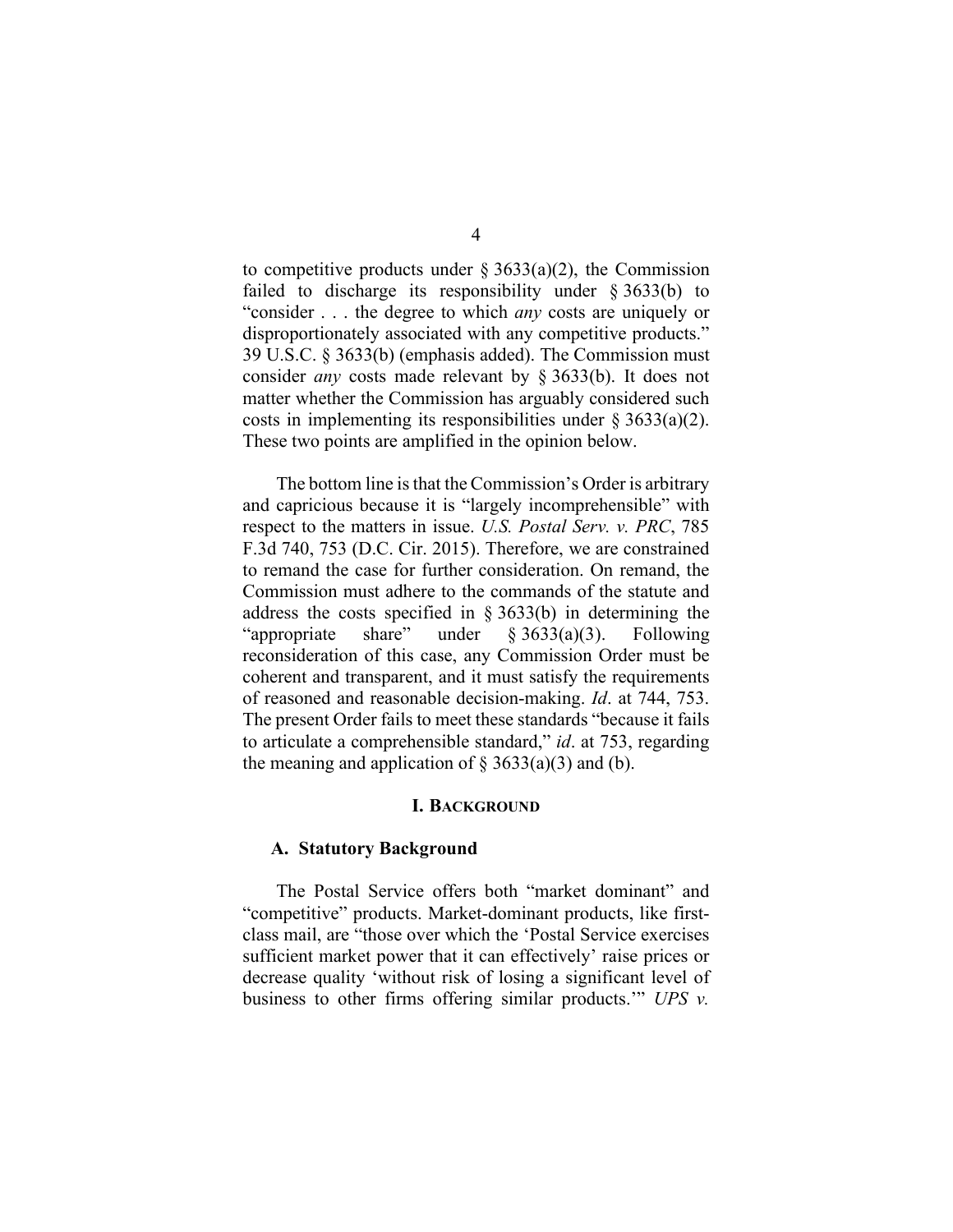*PRC*, 890 F.3d 1053, 1055 (D.C. Cir. 2018) (quoting 39 U.S.C. § 3642(b)(1)); *see also* 39 U.S.C. § 3621 (listing marketdominant products). Competitive products, on the other hand, like priority mail or parcel post, are "products over which the Postal Service faces meaningful market competition" from companies like UPS. *UPS v. PRC*, 890 F.3d at 1056 (internal quotation marks and citation omitted); *see also* 39 U.S.C. § 3631 (listing competitive products).

In 2006, Congress enacted the Postal Accountability and Enhancement Act, Pub. L. No. 109-435, 120 Stat. 3198 (2006) ("Accountability Act"), to ensure (among other things) that the Postal Service offers its competitive products on fair terms. *See* S. REP. NO. 108-318, at 14-16 (2004). To that end, the Accountability Act requires the Commission to promulgate regulations that ensure that the Postal Service is not "using revenues from market-dominant products subject to its monopoly power to defray costs competitive products would otherwise have to be priced to cover." *UPS v. PRC*, 890 F.3d at 1055.

Specifically,  $\S 3633(a)$  requires the Commission to issue three sets of regulations:

(a) In general.—The Postal Regulatory Commission shall, within 18 months after the date of enactment of this section, promulgate (and may from time to time thereafter revise) regulations to—

- (1) prohibit the subsidization of competitive products by market-dominant products;
- (2) ensure that each competitive product covers its costs attributable; and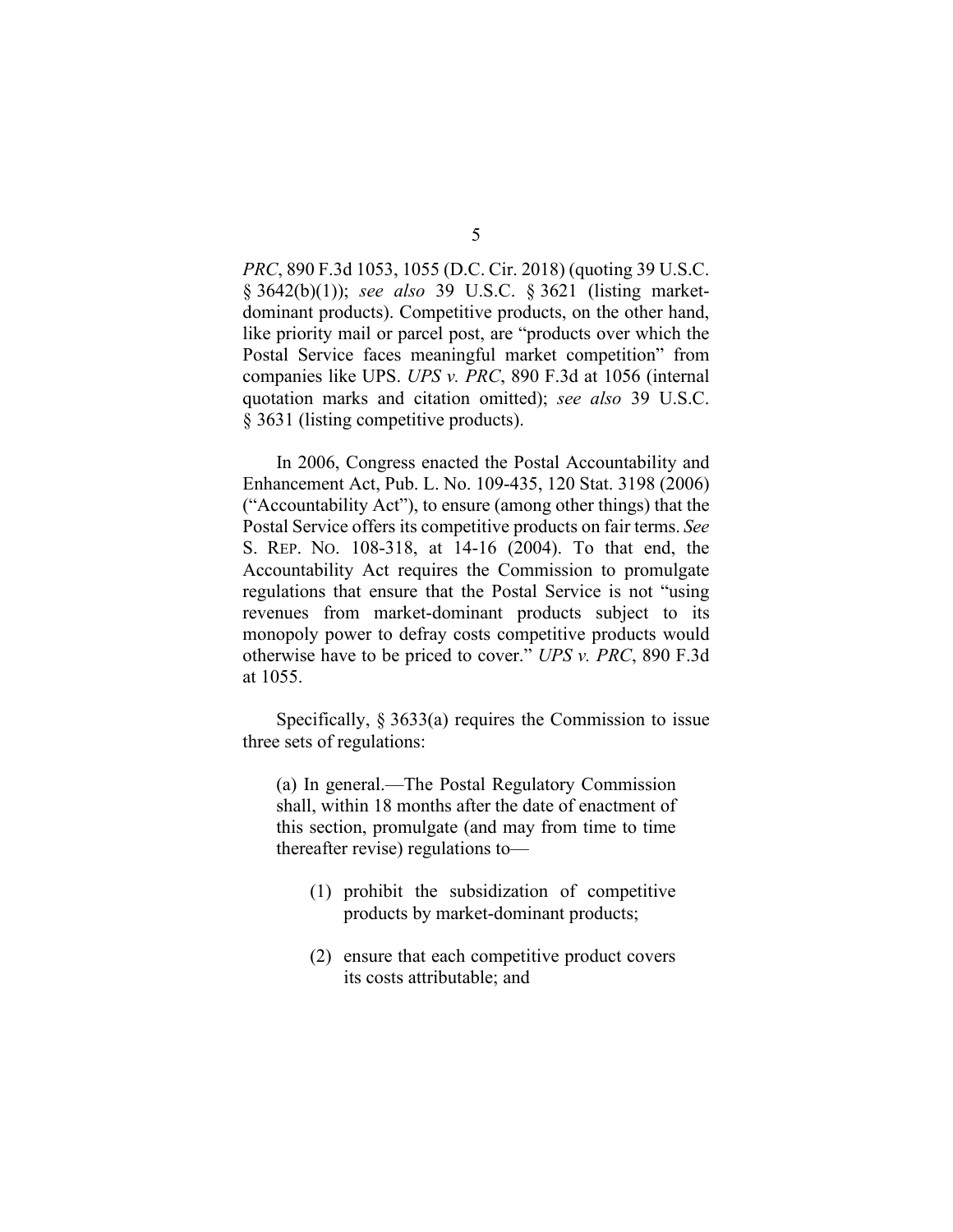(3) ensure that all competitive products collectively cover what the Commission determines to be an appropriate share of the institutional costs of the Postal Service.

39 U.S.C.  $\S 3633(a)(1)-(3)$ . As may be seen, the foregoing provisions refer to "costs attributable" and "institutional costs." These terms are important in our consideration of the issues presented in this case.

As explained in the introduction to this opinion, the Accountability Act defines the term "costs attributable" as "the direct and indirect postal costs attributable to [a particular competitive] product through reliably identified causal relationships." *Id.* § 3631(b). The Commission, in turn, interprets the term "institutional costs" to mean "residual costs" – that is, the Postal Service's total costs minus its costs attributable under § 3633(a)(2). *See UPS v. PRC*, 890 F.3d at 1055-56, 1061-63 (explaining the relationship between "institutional costs" and "costs attributable").

The Accountability Act calls for the Commission to periodically review its "appropriate share" determination under § 3633(a)(3). The statute also specifies that the Commission "shall consider" the following matters when it conducts that review:

(b) Review of minimum contribution.—Five years after the date of enactment of this section, and every 5 years thereafter, the Postal Regulatory Commission shall conduct a review to determine whether the institutional costs contribution requirement under subsection (a)(3) should be retained in its current form, modified, or eliminated. In making its determination, the Commission shall consider all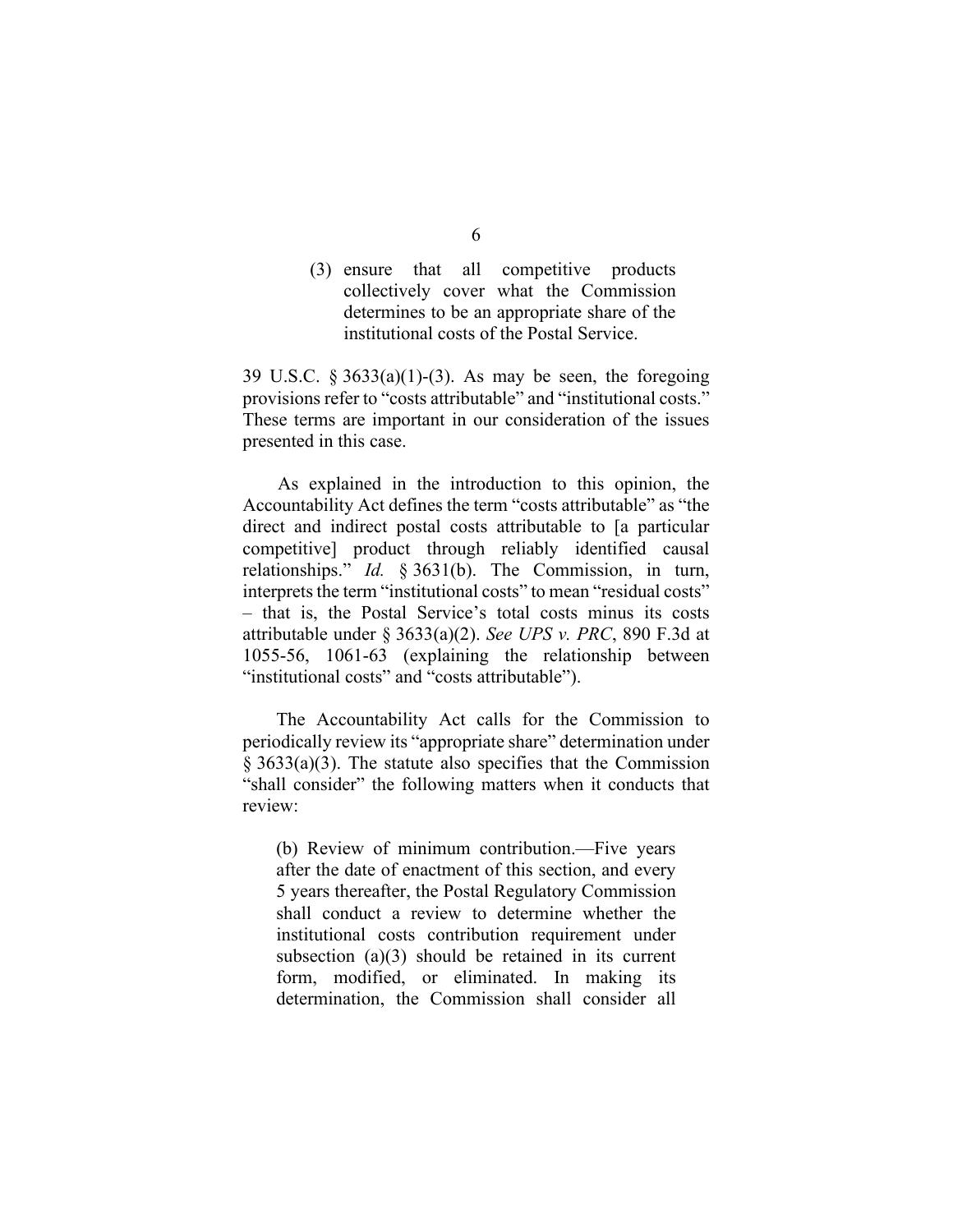relevant circumstances, including the prevailing competitive conditions in the market, and the degree to which any costs are uniquely or disproportionately associated with any competitive products.

39 U.S.C § 3633(b).

In effect, then, the Accountability Act requires the Commission to establish a multi-part "price floor" for its competitive products. *See UPS v. PRC*, 890 F.3d at 1055-56. First, the Commission must issue regulations to prevent market-dominant products from subsidizing competitive products. Second, the price of "each competitive product" must be set high enough to cover the "direct and indirect postal costs attributable to such product through reliably identified causal relationships." Third, the Commission must also ensure that "all competitive products collectively" cover what the Commission determines to be an "appropriate share" of the Postal Service's institutional (*i.e.*, unattributed) costs. The Commission, in determining what share is appropriate, "shall consider," among other things, "the degree to which any costs are uniquely or disproportionately associated with any competitive products."

## **B. The Commission's 2016 Order Addressing § 3633(a)(2)**

In 2016, the Commission issued an Order adopting a new method for calculating costs attributable under  $\S 3633(a)(2)$ . *See* Order Concerning United Parcel Service, Inc.'s Proposed Changes to Postal Service Costing Methodologies (UPS Proposals One, Two, and Three), No. 3506, Dkt. No. RM2016- 2 (P.R.C. Sept. 9, 2016) (updated Oct. 19, 2016) ("2016 Order"). UPS challenged this 2016 Order on various grounds. In *UPS v. PRC*, 890 F.3d 1053 (D.C. Cir. 2018), we upheld the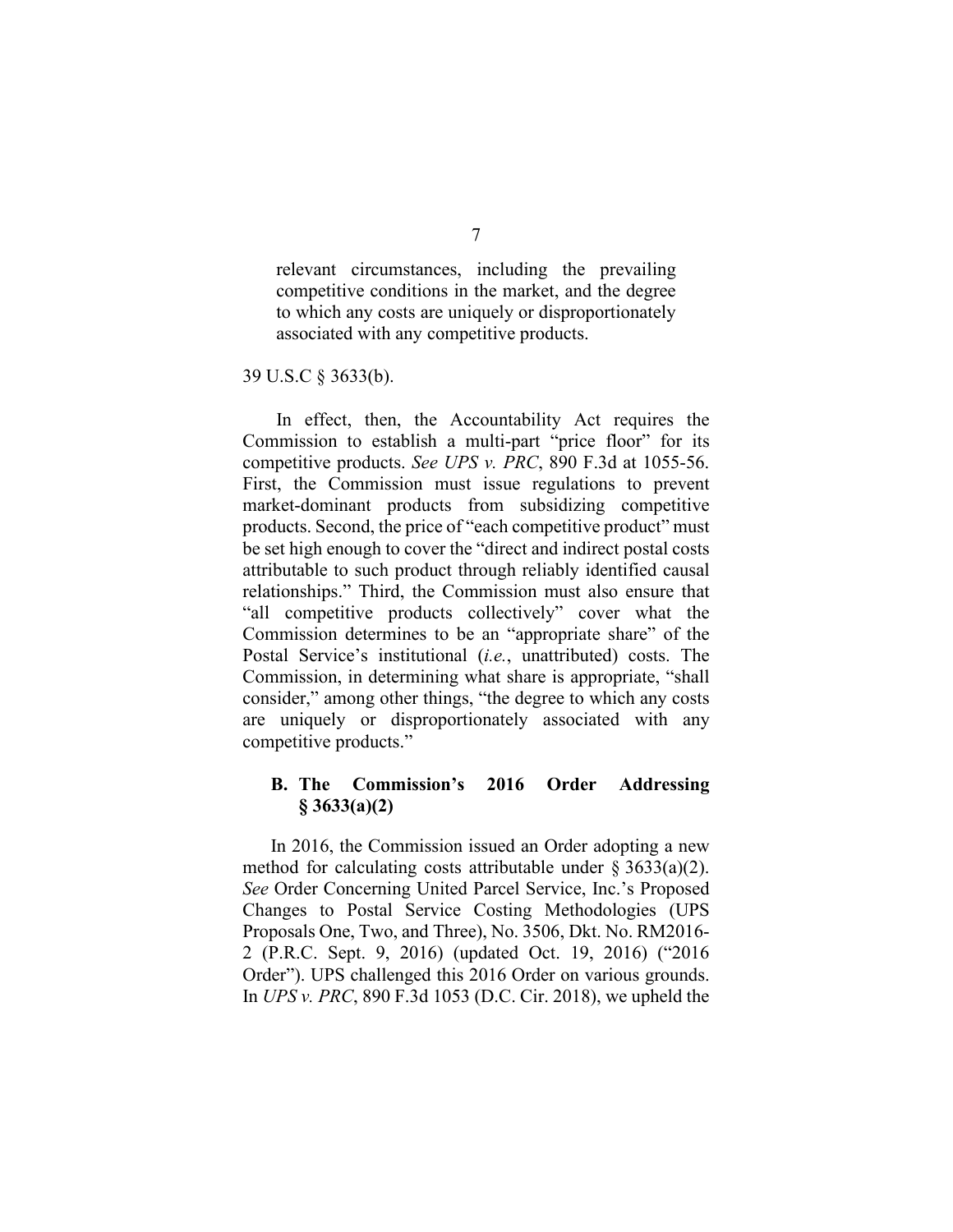Commission's cost-attribution method as "reasonable and reasonably explained." *Id.* at 1069. Because the court's 2018 decision thoroughly explains the Commission's costattribution method, the decision provides important context for the questions at issue in this case.

First, the court's 2018 decision explains several concepts that the Commission uses to sort out the Postal Service's costs. To start, the decision explains that "the Commission distinguishes (albeit necessarily imperfectly) between 'fixed costs,' . . . which remain constant regardless of overall product volume, and 'variable costs,' . . . which vary with the Service's production levels." *Id.* at 1056 (citing 2016 Order at 6). Examples of fixed costs include executive salaries and productspecific fixed costs like advertising. *See id*. In addition, the decision explains that the Commission distinguishes between variable costs that are "volume-variable" – *i.e.,* which vary directly with the marginal cost of the cheapest relevant unit and the total number of units, *id.* at 1057 (citing 2016 Order at 36 n.56) – and variable costs that are not "volume-variable" in this sense, which the Commission calls "inframarginal costs," *id.* at 1058 (citing 2016 Order at 35). The concept of inframarginal costs is not entirely intuitive. The basic idea is that, thanks to economies of scale, marginal costs tend to decrease with volume, and the sum of the differences between the marginal cost of earlier, more expensive units and the marginal cost of the last, cheapest unit is the inframarginal cost. *See id.* at 1057- 58; 2016 Order at 35-36.

Second, the court's 2018 decision holds that the Commission's decision to define "institutional costs" as "residual costs" – that is, as any costs not attributed to competitive products through reliably identified causal relationships under  $\S 3633(a)(2)$  – was based on a permissible reading of the Accountability Act. *UPS v. PRC*, 890 F.3d at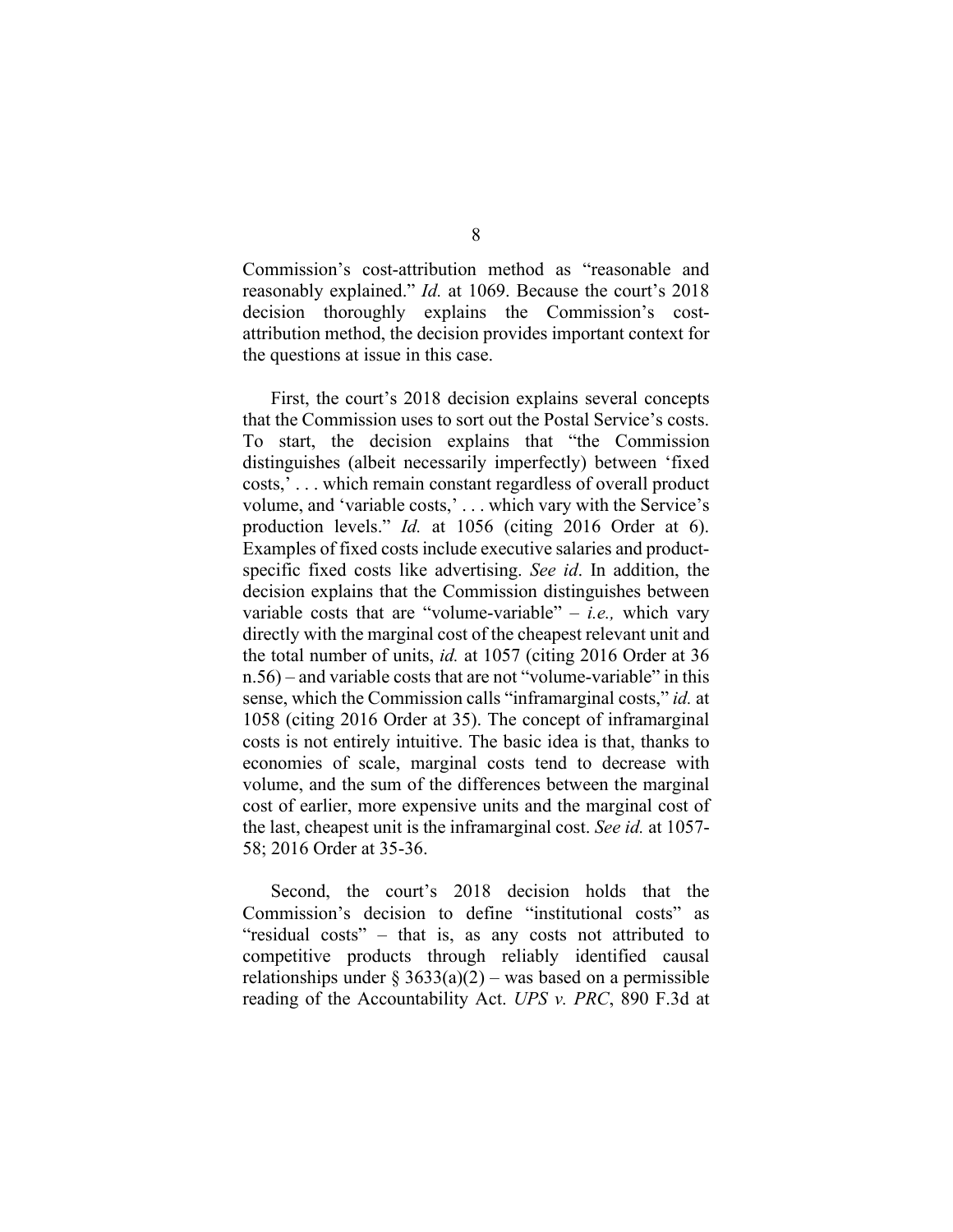1061-63. An important upshot of the Commission's choice to treat institutional costs as "residual" is that the composition of the Postal Service's institutional costs will (by definition) depend on how attributed costs are calculated. For example, if the Commission were to attribute to each competitive product its product-specific fixed costs and its volume-variable costs – which is what the Commission did until 2016 – then the Postal Service's institutional costs would include all its other fixed costs and all of its inframarginal costs. *See id.* at 1056-58.

Third, the court's 2018 decision upholds the Commission's revised method for attributing costs under § 3633(a)(2). *See id.*  at 1066-69. In short, the Commission adopted a method that enables it to attribute product-specific fixed costs, volumevariable costs, and some (but not all) inframarginal costs to each competitive product. *See id.* at 1060. The Commission is able to tie a portion of the Postal Service's inframarginal costs to specific competitive products through "reliably identified causal relationships" by calculating the "costs that would disappear were the Postal Service to stop offering those products for sale." *Id.* at 1055. This "incremental cost" method accounts for not only a "product's share of volume-variable costs, but also the inframarginal costs that would be removed if the product were not to be provided." *Id.* at 1059 (internal quotation marks omitted) (quoting 2016 Order App'x A at 19). In the Commission's view, "because the portion of inframarginal costs included within a product's incremental cost has a causal relationship with that product, the Accountability Act requires the Postal Service to attribute it." *Id.* at 1059-60 (internal quotation marks omitted) (quoting 2016 Order at 55, 61). The court's 2018 decision finds the Commission's position reasonable and reasonably explained. *Id.* at 1069.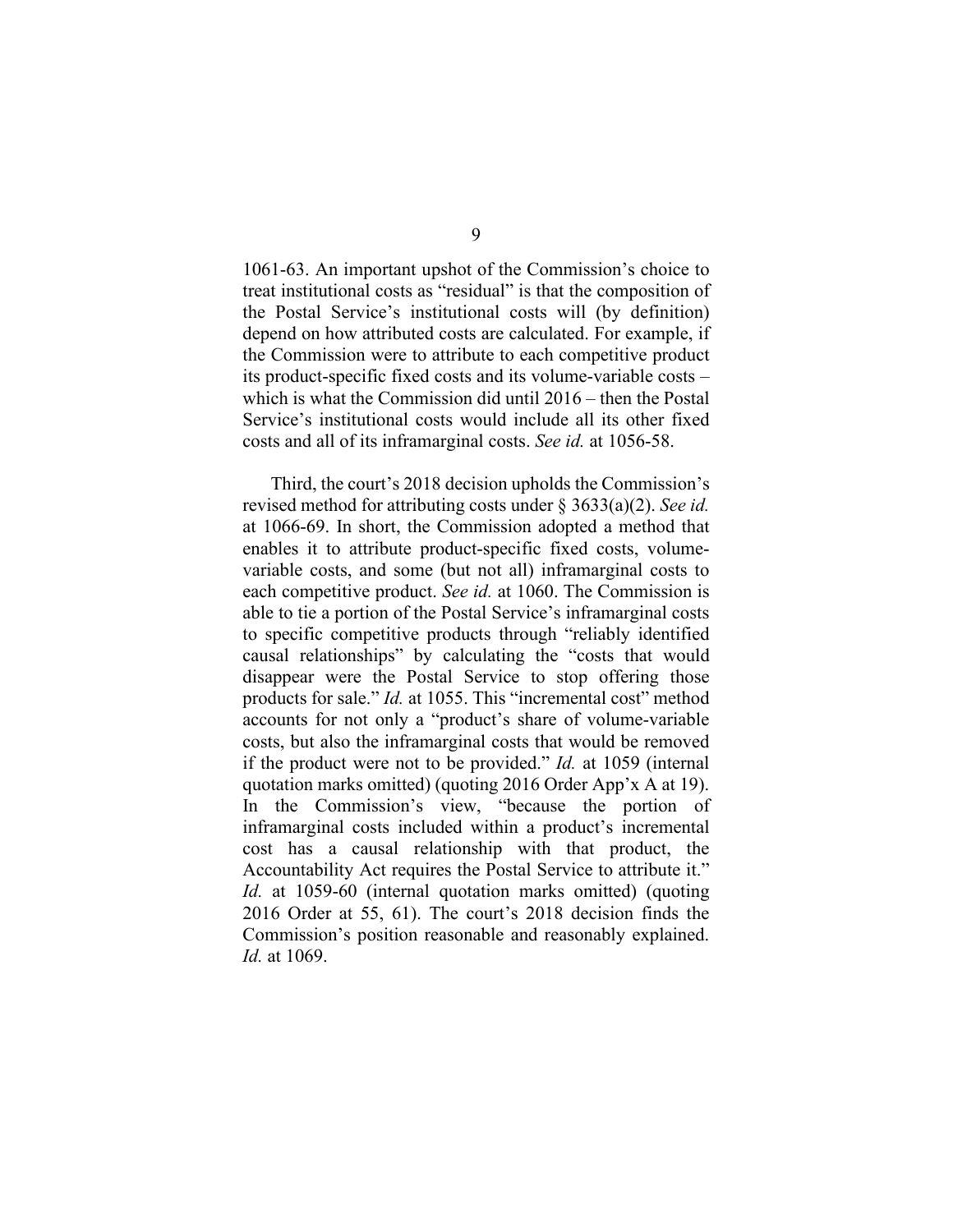Fourth, the court's 2018 decision notes that the Commission's cautious cost-attribution method leaves some of the Postal Service's inframarginal costs unattributed. *See id.* at 1060 ("All other costs, including all remaining inframarginal costs, remain classified as institutional."). Indeed, the decision concludes that the Commission's caution was reasonable, given the Accountability Act's requirement that attributed costs have "reliably identified causal relationships" to competitive products. *See id.* at 1068. For example, the 2018 decision rejects the argument that the Commission's approach was arbitrary and capricious for assuming that competitive products are responsible for only the lowest-cost units associated with a given activity. The decision reasons that "[a]ttributing *more* than this amount . . . necessitates guesswork, and the Commission sensibly concluded that such guesswork was inconsistent with its statutory obligation to base attribution on only 'reliably identified causal relationships.'" *Id.* (quoting 39 U.S.C. § 3631(b)).

It is clear, then, that the court's 2018 decision in *UPS v. PRC* upholding the Commission's cost-attribution method under  $§ 3633(a)(2)$  leaves open important questions that provide context for understanding and assessing the Commission's  $\S 3633(a)(3)$  determination in this case. These questions include: Are some of the Postal Service's institutional costs – and especially its unattributed inframarginal costs – still related in some meaningful way to competitive products, even if those costs cannot be attributed under  $\S 3633(a)(2)$ ? And if so – if, for instance, some of those institutional costs are "uniquely or disproportionately associated with competitive products," 39 U.S.C.  $\S 3633(b)$  – might they need to be accounted for when the Commission issues regulations under another provision of the Accountability Act?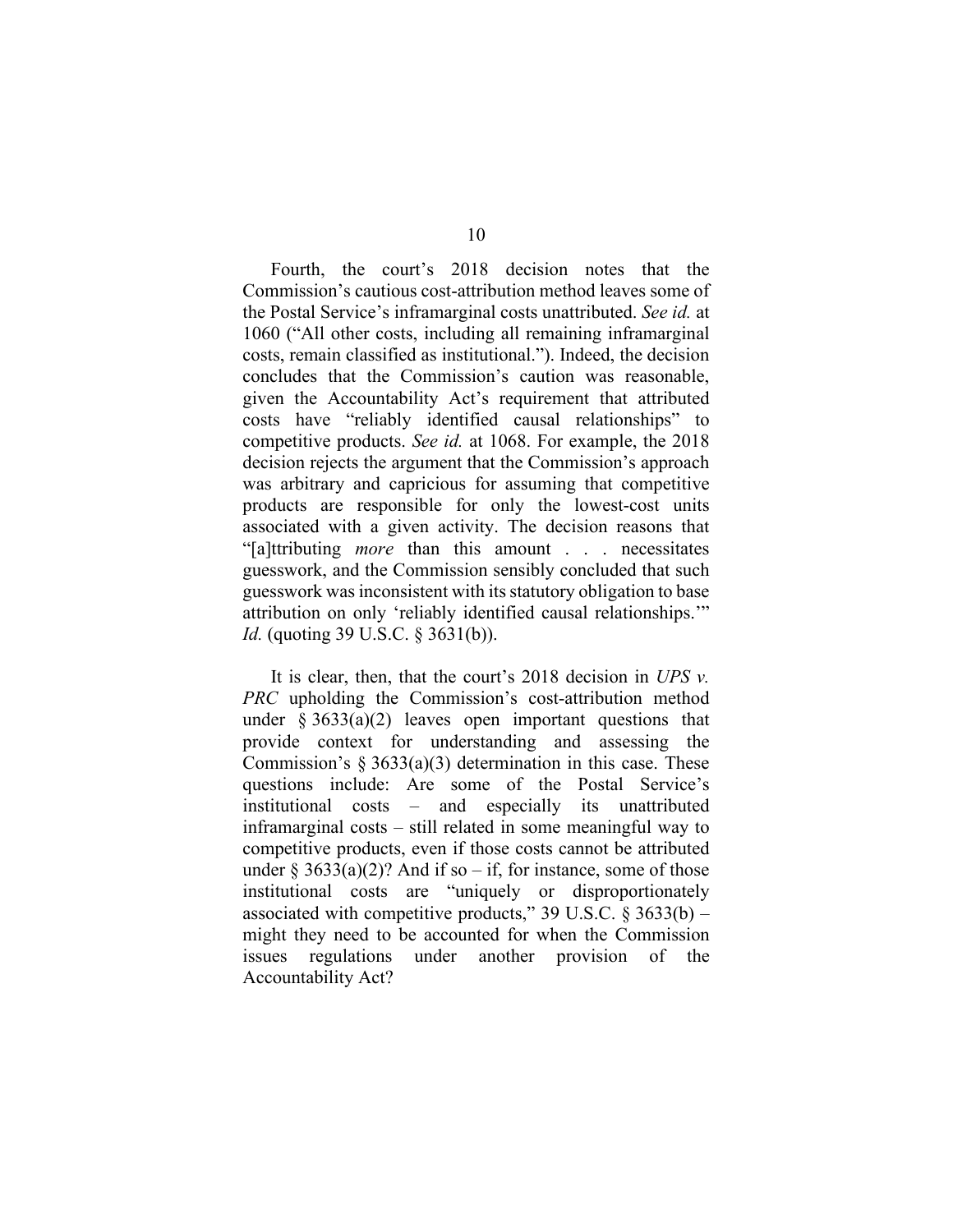#### **C. The Commission's Disputed Order in this Case**

On January 3, 2019, the Commission issued the Order modifying its "appropriate share" determination under  $\S$  3633(a)(3) that is the subject of the dispute in this case. In the past, the Commission had determined that "all competitive products collectively" must cover at least 5.5% of the Postal Service's institutional costs. *See* Order at 4-5, J.A. 523-24 (summarizing the Commission's 2007 and 2012 orders). In the 2019 Order, however, the Commission decided that the "appropriate share" of the Postal Service's institutional costs to be covered by "all competitive products collectively" should be set using a dynamic formula. In short, the Commission's formula relies on two primary variables: the "Competitive Contribution Margin" and the "Competitive Growth Differential." These variables are meant to represent the Postal Service's market power and market position. *See id.* at 19-28, J.A. 538-47. The Commission intends to use the formula "to annually update the appropriate share based on prevailing competitive conditions in the market and other relevant circumstances." *Id.* at 19, J.A. 538.

For our purposes, however, the details of the Commission's formula-based approach are not critical. Instead, our focus in this case is on whether the Commission, in making its determination, adequately discharged its obligation under § 3633(b) to "consider all relevant circumstances, including the prevailing competitive conditions in the market, and the degree to which any costs are uniquely or disproportionately associated with any competitive products." Therefore, this background section is similarly focused on the Commission's § 3633(b) analysis and in particular on the Commission's "consider[ation of] . . . the degree to which any costs are uniquely or disproportionately associated with any competitive products."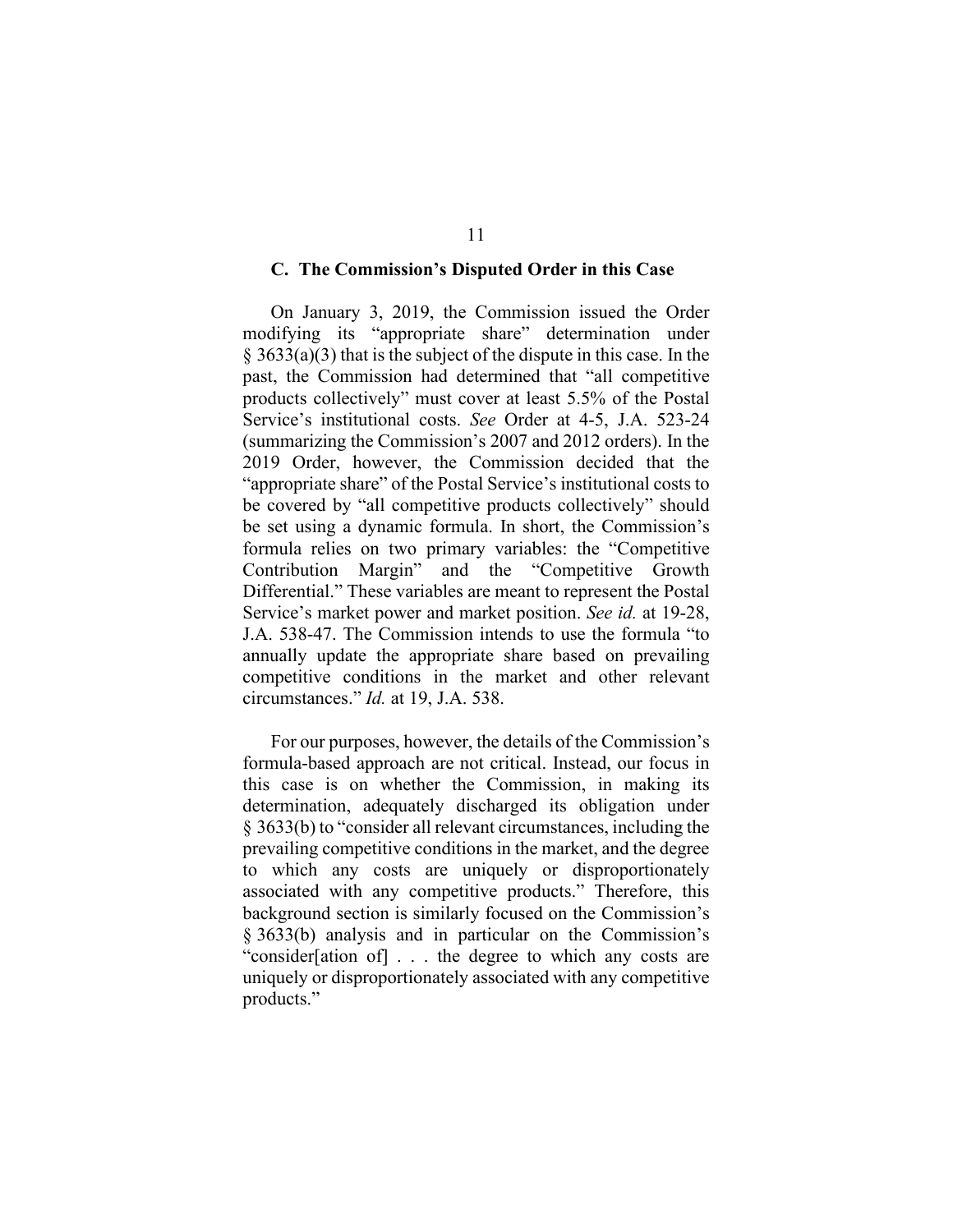In a section of its Order titled "Connection to Section 3633(b) Criteria," the Commission recited the factors that the Accountability Act says it "shall consider," and then explained its position on costs "uniquely or disproportionately associated with" competitive products:

The Commission has repeatedly found that there are no costs uniquely or disproportionately associated with competitive products that are not already attributed to those products under the Commission's current cost attribution methodology. As a result, the formula-based approach does not separately account for such costs.

Order at 28-29, J.A. 547-48 (citations omitted).

The Commission's conclusion draws on its analysis in earlier notices in the same docket. *See* Notice of Proposed Rulemaking to Evaluate the Institutional Cost Contribution Requirement for Competitive Products, No. 4402, Dkt. No. RM2017-1 (P.R.C. Feb. 8, 2018) ("Initial Notice"); Revised Notice of Proposed Rulemaking, No. 4742, Dkt. No. RM2017- 1 (P.R.C. Aug. 7, 2018) ("Revised Notice"). In its Initial Notice, for instance, the Commission offered an explanation of its thinking:

The Commission finds that there are no costs uniquely or disproportionately associated with competitive products that are not already attributed to competitive products. Under the Commission's methodology, any cost that is uniquely or disproportionately associated with any competitive product is identified as an attributable cost because it exhibits a reliably identifiable causal relationship with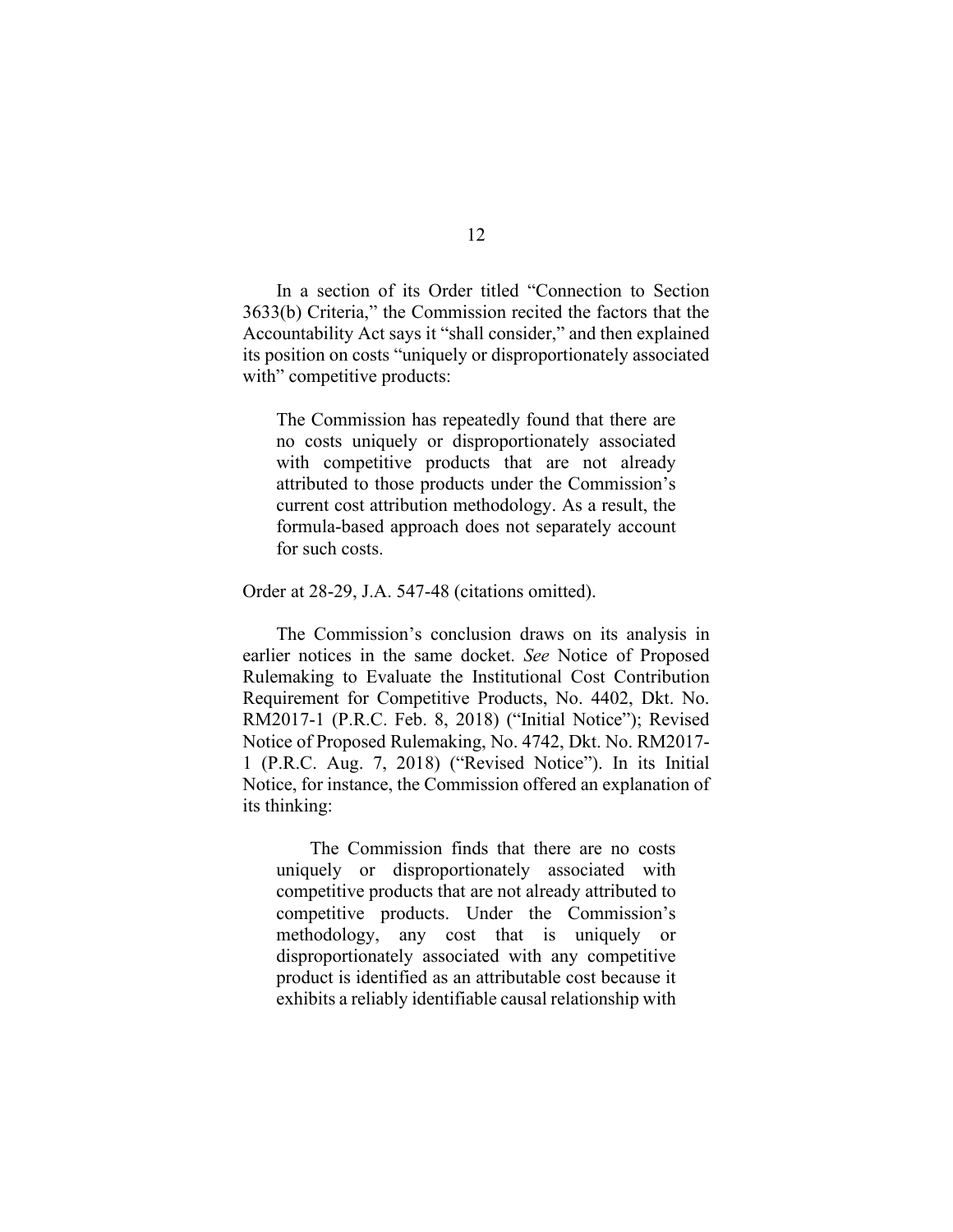a specific competitive product. With regard to costs that are disproportionately associated with competitive products, the Commission's cost attribution methodology identifies relationships between costs and cost drivers, which include mail characteristics such as weight and shape (*e.g.*, letters or parcels). . . . In this way, the costs attributed to products reflect any disproportionate association of those costs with any specific products (including any competitive products).

Under the Commission's methodology, the Commission also classifies any cost that is uniquely associated with any product (including any competitive product) as attributable to that product. These costs are often referred to as product-specific costs. For example, advertisements for a specific product and supplies for money orders are unique costs attributed to specific products under the Commission's methodology.

. . . .

For the reasons discussed above, the Commission concludes that its costing methodology already accounts for the "the degree to which any costs are uniquely or disproportionately associated with any competitive products." To the extent that any costs can be attributed to specific competitive products, they are already distributed under the Commission's current costing methodology and are not included in the institutional costs of the Postal Service.

Initial Notice at 43-45, J.A. 147-49; *see also* Revised Notice at 52-53, J.A. 304-05 (summarizing this same point).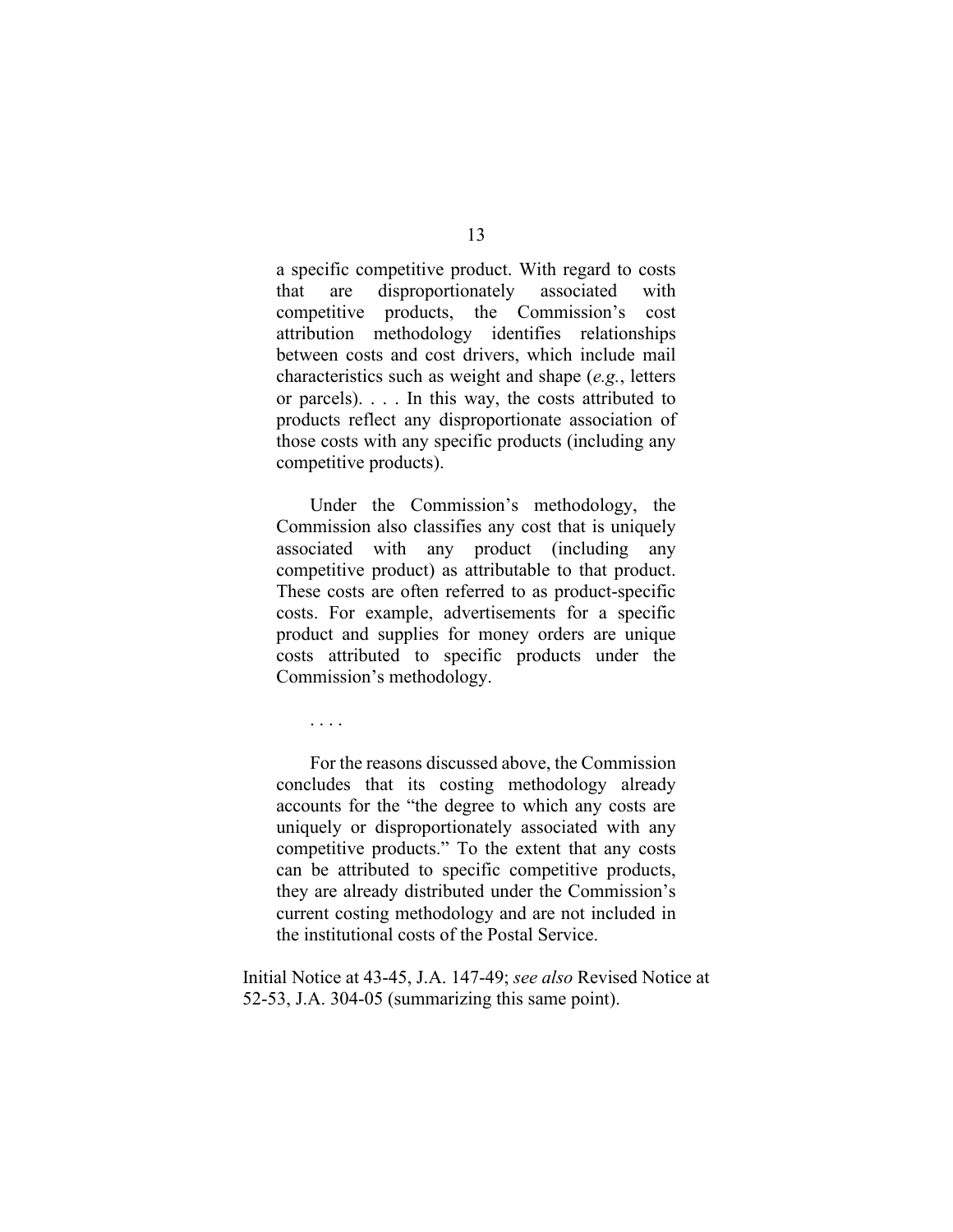Later, in response to comments from UPS and others, the Commission provided a succinct summary of the position it took in its Initial Notice. *See* Order at 138-162, J.A. 657-81.

In [the Initial Notice], the Commission found that there are no costs uniquely or disproportionately associated with competitive products that are not already attributed to those products. This is because all costs that are uniquely or disproportionately associated with competitive products exhibit a reliably identified causal relationship with a specific competitive product or group of products and are therefore attributed. The Commission described "unique" costs as product-specific costs and determined that any cost that is uniquely associated with a competitive product is attributed to that product through a reliably identified causal relationship. . . . In addition, the Commission found that any cost disproportionately associated with a competitive product is attributed to that product through the cost methodology's use of cost drivers. . . . In this way, the costs attributed products reflect any disproportionate association of those costs with specific products. As a result, the Commission determined that both types of costs are attributed to the competitive products that cause them.

Order at 138-39, J.A. 657-58 (citing Initial Notice at 43-44).

Finally, in response to UPS's comment suggesting that the Commission's analysis mistakenly conflates the "associated with" standard and the "reliably identified causal relationships" standard, the Commission concluded that "UPS overlooks key terms in section 3633(b), as well as the context of the statutory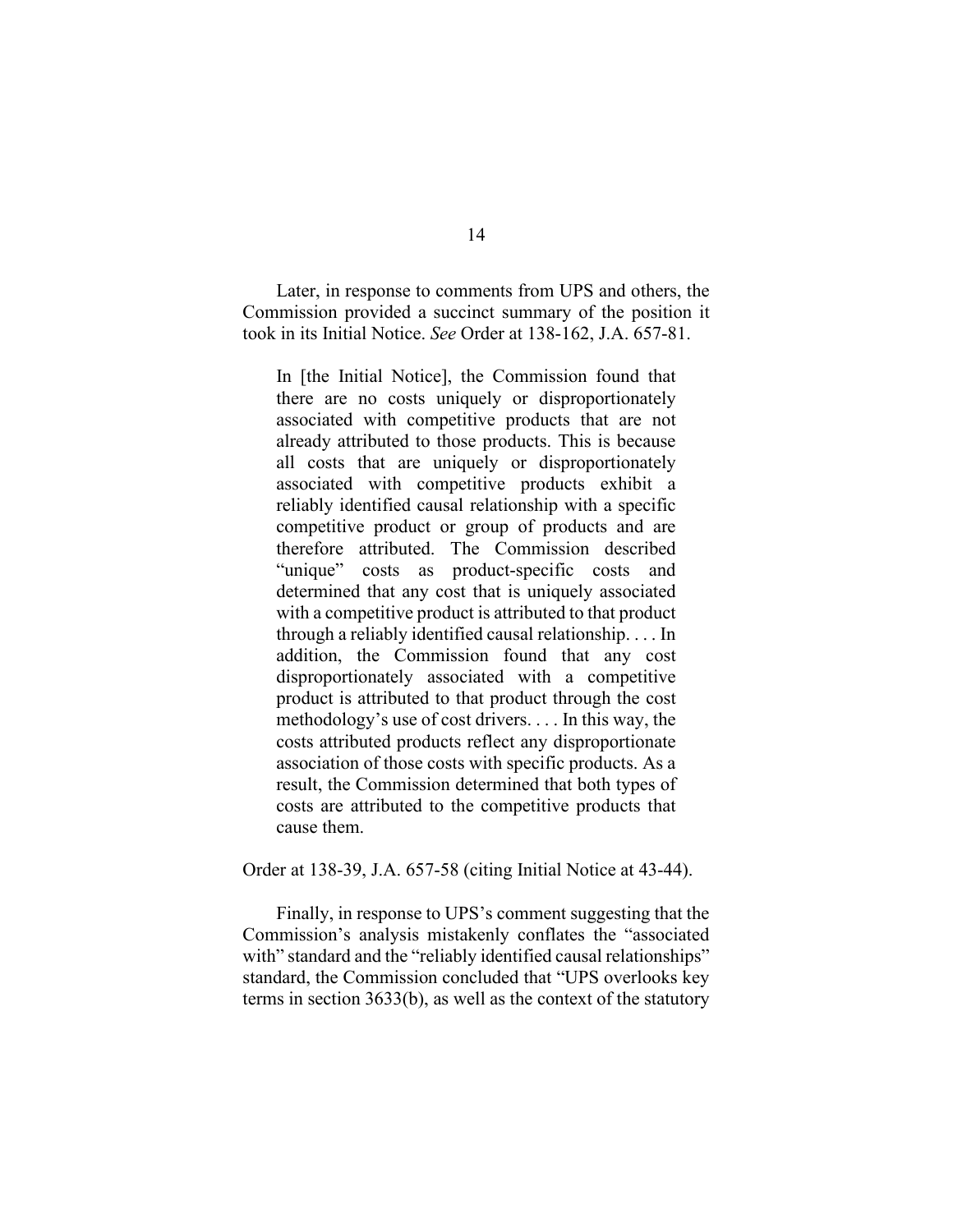scheme as a whole." Order at 143, J.A. 662. The Commission emphasized the "degree of flexibility . . . inherent in the appropriate share provisions of section 3633" and the lack of any mechanical relationship between the Commission's consideration of the statutory factors and the Commission's ultimate determination. *Id*. at 144, J.A. 663. The Commission continued:

For the relevant factor at issue, "the degree to which any costs are uniquely or disproportionately associated with any competitive products," UPS focuses on only a portion of the statutory language— "disproportionately associated." However, in reading the relevant factor in its entirety, the use of the words "degree" and "any" plainly contemplate that there may be no uniquely or disproportionately associated competitive product costs. Congress does not require costs to be found; only for the Commission to "consider" whether "any" exist. Nothing in section 3633(b) prevents the Commission from concluding as it has—that all costs uniquely or disproportionately associated with competitive products are, in fact, captured by the costing methodology it currently employs pursuant to section 3633(a)(2).

Order at 144, J.A. 663.

In short, the Commission's position appears to be that the statutory phrase "costs . . . uniquely or disproportionately associated with any competitive products" is no broader than the phrase "direct and indirect postal costs attributable to [a particular competitive] product through reliably identified causal relationships." And the Commission appears to base that conclusion on the assumption that costs are uniquely or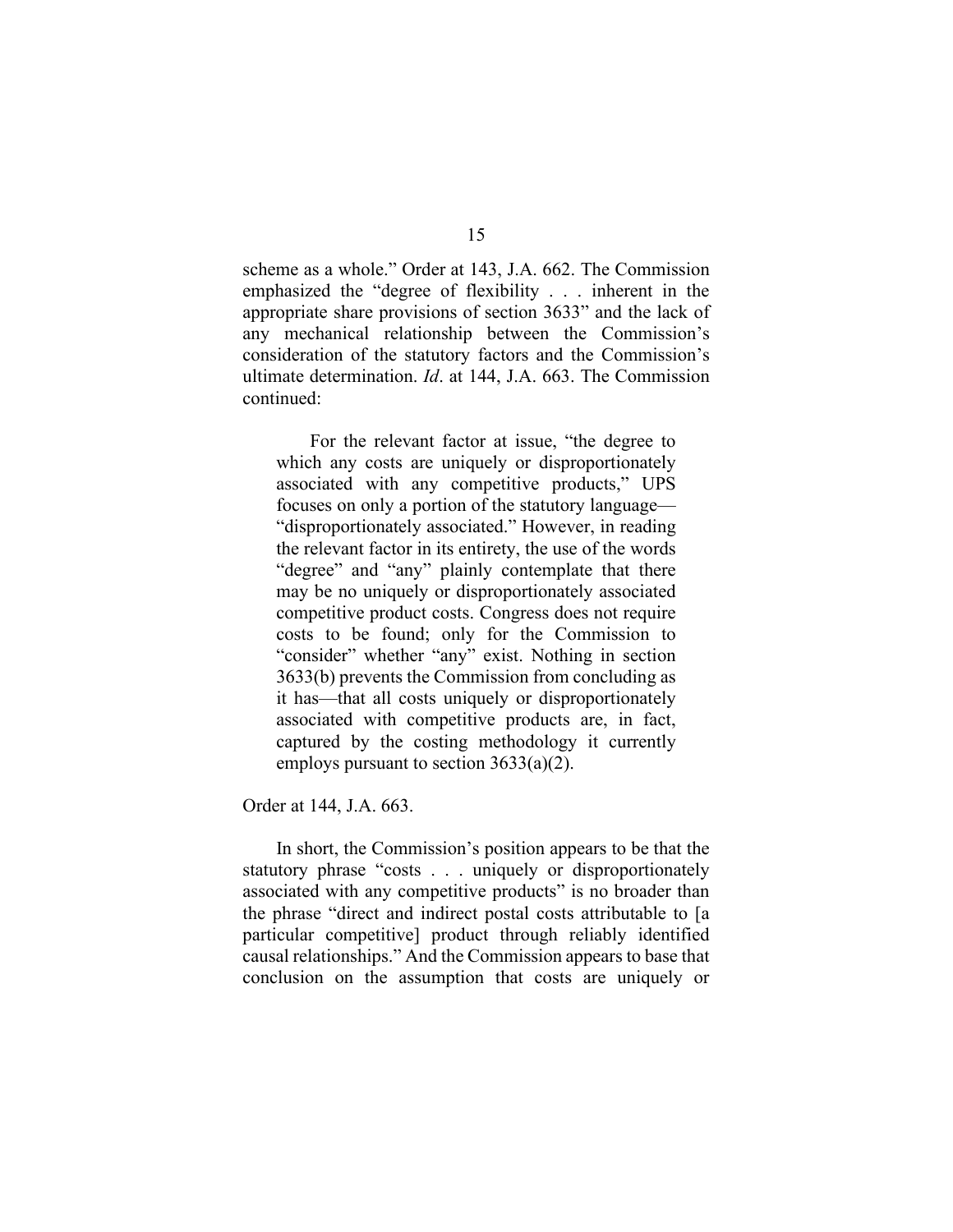disproportionately associated with competitive products only if competitive products can be reliably said to cause such costs.

#### **II. ANALYSIS**

#### **A. Standard of Review**

"'Because the Congress expressly delegated to the Commission responsibility to implement [the Accountability Act], we review its interpretation' of that statute under the standards enunciated in *Chevron* and its progeny." *U.S. Postal Serv. v. PRC*, 785 F.3d 740, 750 (D.C. Cir. 2015) (quoting *U.S. Postal Serv. v. PRC*, 640 F.3d 1263, 1266 (D.C. Cir. 2011)).

Under *Chevron*'s First Step, if "Congress has directly spoken to the precise question at issue . . ., that is the end of the matter; for the court, as well as the agency, must give effect to the unambiguously expressed intent of Congress." If the statute is ambiguous, *Chevron*'s Second Step then requires us to consider whether the Commission has acted pursuant to delegated authority and, if so, whether its interpretation of the statute is "permissible."

*U.S. Postal Serv. v. PRC*, 785 F.3d at 750 (quoting *Chevron U.S.A. Inc. v. Nat. Res. Def. Council, Inc.,* 467 U.S. 837, 842- 43 (1984)). "Even if the statute is ambiguous and does not foreclose the Commission's interpretation, however, the Commission's exercise of its authority must be 'reasonable and reasonably explained' in order to survive arbitrary and capricious review under the Administrative Procedure Act. *Mfrs. Ry. Co. v. Surface Transp. Bd*., 676 F.3d 1094, 1096 (D.C. Cir. 2012)." *Id*.; *see also* 39 U.S.C. § 3663 (incorporating APA review under 5 U.S.C. § 706).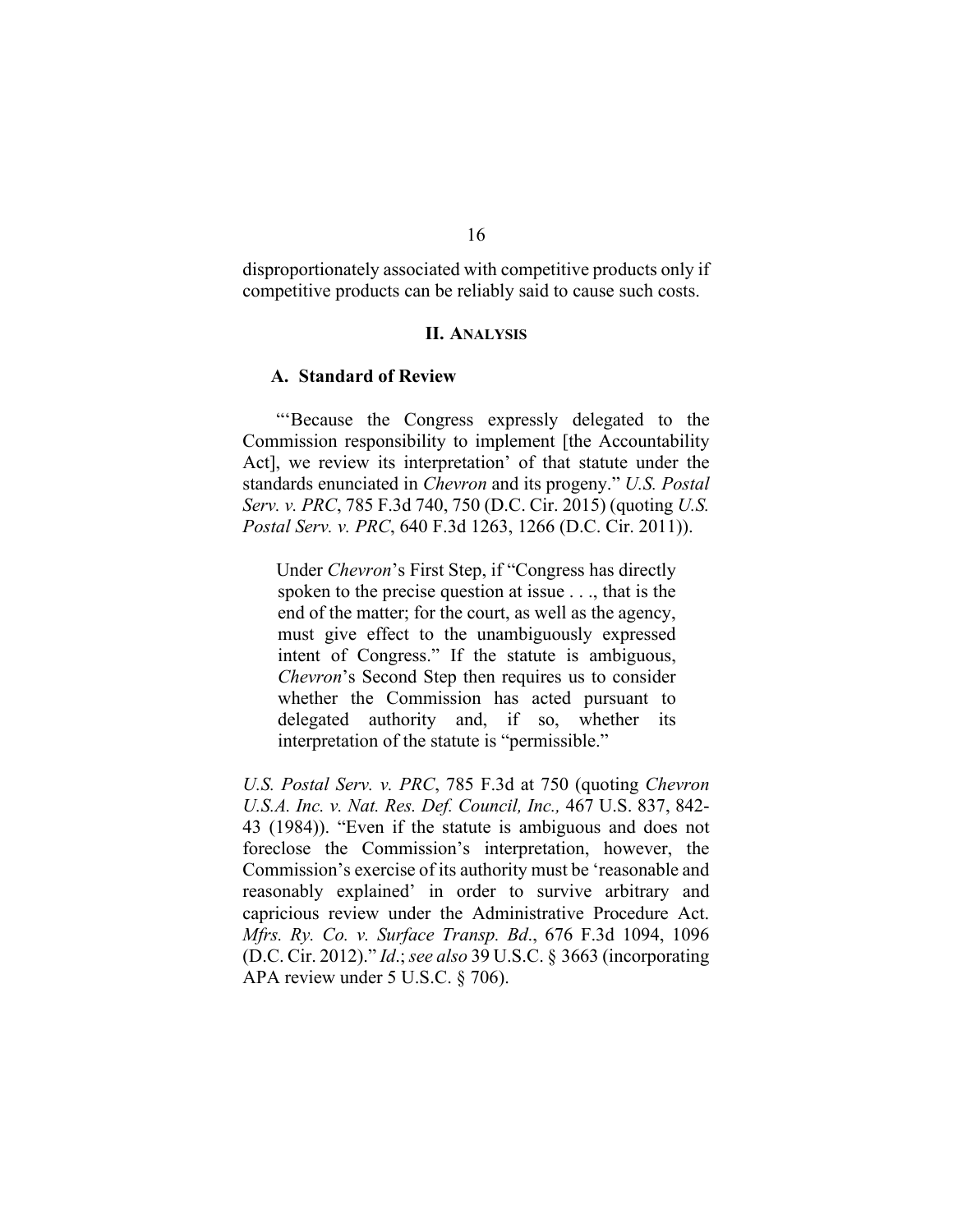In deciding whether the Commission's Order is arbitrary and capricious, we are "reluctan[t] to interfere with [the Commission's] reasoned judgments about technical questions within its area of expertise." *UPS v. PRC*, 890 F.3d 1053, 1066 (D.C. Cir. 2018) (internal quotation marks omitted) (quoting *All. of Nonprofit Mailers v. PRC*, 790 F.3d 186, 197 (D.C. Cir. 2015)). At the same time, the Commission must adequately "consider" all the factors that the Accountability Act makes relevant, *see Lindeen v. SEC*, 825 F.3d 646, 657 (D.C. Cir. 2016), and the Commission's decision-making must be comprehensible, *see U.S. Postal Serv. v. PRC*, 785 F.3d 740, 753 (D.C. Cir. 2015); *Glob. Tel\*Link v. FCC*, 866 F.3d 397, 413 (D.C. Cir. 2017).

## **B. The Commission's Disputed Interpretation and Application of § 3633(a)(3)**

The dispositive question before the court in this case is whether the Commission, in reviewing its appropriate share determination, adequately discharged its statutory obligation to "consider" the "degree to which any costs are uniquely or disproportionately associated with any competitive products." We hold that the Commission failed to do this and, therefore, we are constrained to remand the case.

We do not mean to render any decision on what the appropriate share determination under  $\S 3633(a)(3)$  should be. That is for the Commission to determine in the first instance. At this point, however, the Commission's interpretation and application of  $\S 3633(a)(3)$  and (b) are incomprehensible and, thus, unreasonable. No deference is due to the Commission's current position because the disputed Order fails to apply the relevant terms of the statute, and it offers no reasoned basis for this failure.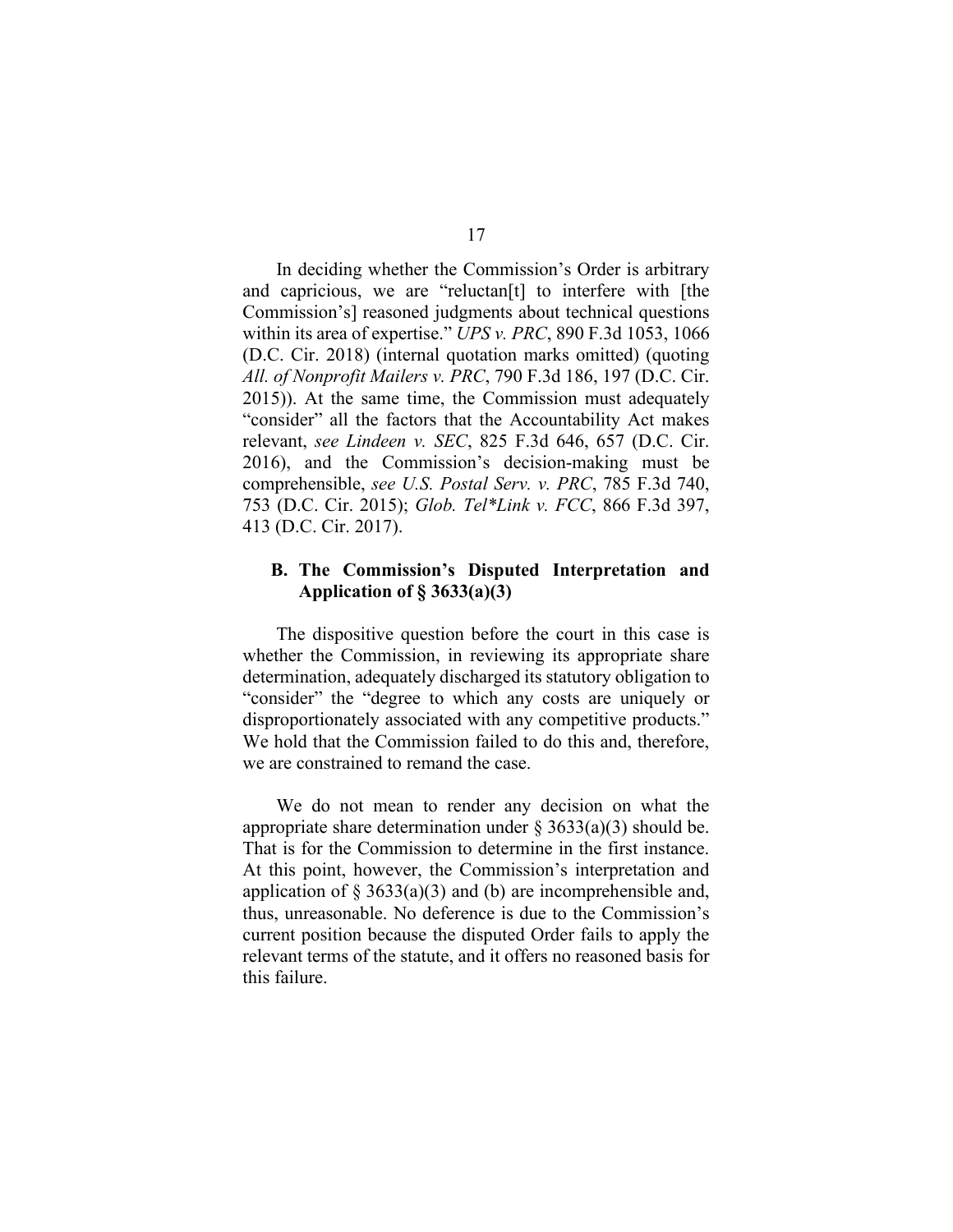As detailed above, the Commission's position appears to be that the term "costs . . . uniquely or disproportionately associated with any competitive products" in  $\S 3633(b)$  is no broader than – and indeed may coincide with – the term "direct and indirect postal costs attributable to [a particular competitive] product through reliably identified causal relationships," which defines "costs attributable"  $§ 3633(a)(2)$ . To reach that conclusion, the Commission assumed that "all costs that are uniquely or disproportionately associated with competitive products exhibit a reliably identified causal relationship with a specific competitive product or group of products and are therefore attributed." Order at 138, J.A. 657. The Commission thus reasons that none of the Postal Service's institutional costs – including, apparently, its "remaining inframarginal costs," *UPS v. PRC*, 890 F.3d at 1060 – are uniquely or disproportionately associated with its competitive products in the sense intended in § 3633(b). This leads the Commission to conclude that there are no costs for it to "consider" under § 3633(b). *See, e.g.*, Order at 28-29, J.A. 547-48. The Commission's analysis defies reasoned decision-making.

As noted at the outset of this opinion, there are two significant problems with the Commission's position. First, the Commission has not adequately explained how the statutory phrases "direct and indirect postal costs attributable to [a particular competitive] product through reliably identified causal relationships," 39 U.S.C.  $\S 3631(b)$ , and "costs . . . uniquely or disproportionately associated with any competitive products," *id.* § 3633(b), can effectively coincide. Second, in focusing narrowly on costs attributed to competitive products under  $\S 3633(a)(2)$ , the Commission failed to discharge its responsibility under § 3633(b) to "consider . . . the degree to which *any* costs are uniquely or disproportionately associated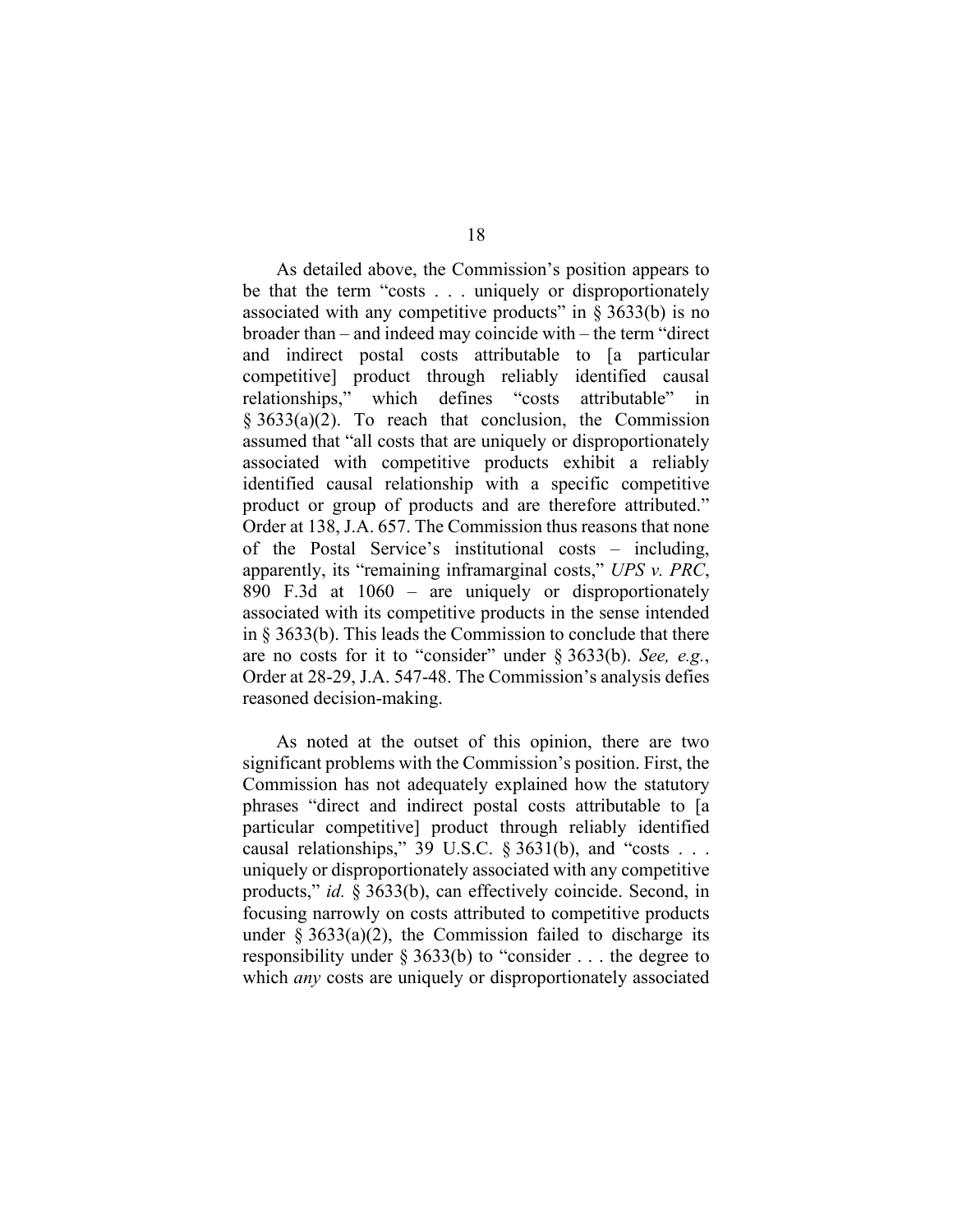with any competitive products." *Id.* § 3633(b) (emphasis added). We elaborate on these points in turn.

# *1. The Commission's Interpretation of Costs "Uniquely or Disproportionately Associated with Competitive Products" Under § 3633(b)*

The Commission's current analysis of the relationship between costs "attributed through reliably identified causal relationships" and costs "uniquely or disproportionately associated with" is incomprehensible. In the passages from the Commission's Order reprinted above, the Commission assumes that the Postal Service's costs can be "uniquely or disproportionately associated with" competitive products only if there is a reliably identified causal relationship between those costs and competitive products. *See* Initial Notice at 43-44, J.A. 147-48; Order at 138-39, 657-58. In its brief to this court and at oral argument, however, the Commission's counsel suggests that the Commission gave the phrase "uniquely or disproportionately associated with" a distinct interpretation, and only then proceeded to conclude that there are no costs in that independent category that are not already attributed to competitive products under § 3633(a)(2). *See* Br. for Respondent at 29-32; Tr. of Oral Argument at 54-55. It is an understatement to say that one is hard-pressed to understand what the Commission means to say regarding the meaning of § 3633(b).

At this point, we cannot credit either one of the foregoing interpretations of the Accountability Act. To start, the Commission cannot simply *assume* that the "uniquely or disproportionately associated with" standard is subsumed by the "reliably identified causal relationships" standard. That would impermissibly conflate the language of  $\S 3633(a)(2)$  – which incorporates the definition of "costs attributed" from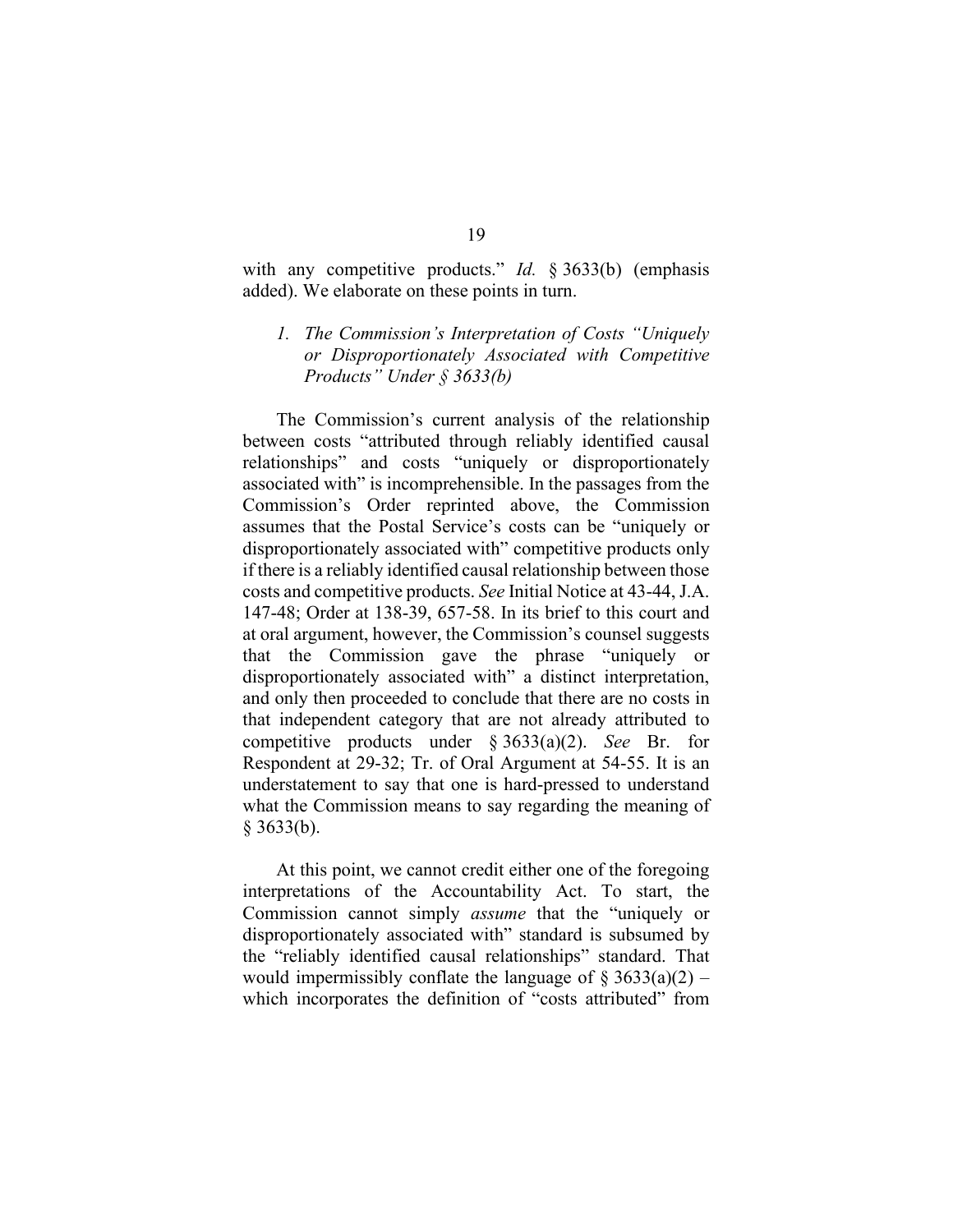$\S$  3631(b) – with the evidently distinct language of  $\S$  3633(b). *See BP Energy Co. v. FERC*, 828 F.3d 959, 968 (D.C. Cir. 2016) ("Even under the most deferential standard, an agency cannot read statutory provisions out of existence but must interpret statutes 'so that effect is given to all its provisions . . . [and] no part will be inoperative or superfluous, void or insignificant.'" (alteration in original) (quoting *Corley v. United States*, 556 U.S. 303, 314 (2009))). Instead, the Commission must explain why these two statutory phrases have the same practical reach despite the use of different language.

As noted above, the Commission attempted to offer such an explanation in its brief to this court. The Commission belatedly argues that it did not "equate<sup>[]"</sup> the two statutory phrases "as an interpretative matter." Br. for Respondent at 34. Rather, the Commission now contends that it gave independent meaning to the statutory terms "uniquely . . . associated with" and "disproportionately associated with," using the ordinary tools of statutory interpretation. *See id.* at 29-34; Tr. of Oral Argument at 54-55. Then, according to counsel, the Commission concluded that "all 'uniquely associated' costs and all 'disproportionately associated' costs satisfy the Commission's independent definition of the 'costs attributable' to a competitive product." Br. for Respondent at 31. This line of argument is hard to discern in what the Commission actually said, and it is somewhat hard to fathom on its own terms. But if that is the Commission's view, it must spell it out.

In any event, as things stand now, "we simply cannot comprehend the [Commission's] reasoning" about the meaning and application of § 3633(b). *Glob. Tel\*Link v. FCC*, 866 F.3d 397, 413 (D.C. Cir. 2017). Therefore, the Commission's Order is neither reasoned nor reasonable. "At its core, the Commission's Order is arbitrary and capricious because it fails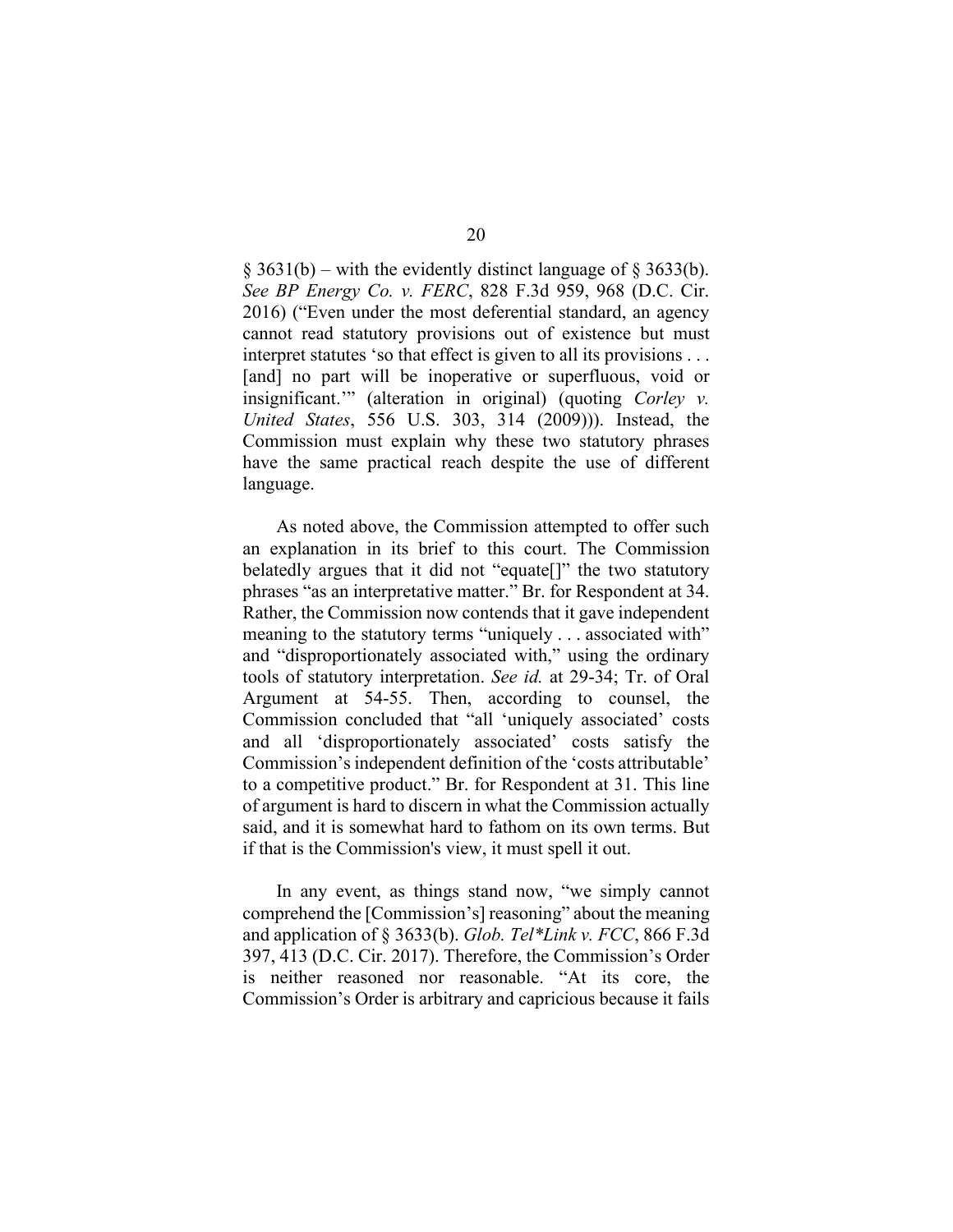to articulate a comprehensible standard . . . ." *U.S. Postal Serv. v. PRC*, 785 F.3d 740, 753 (D.C. Cir. 2015). "[W]e owe no deference to an agency determination that is 'largely incomprehensible.'" *Id.* (quoting *Coburn v. McHugh*, 679 F.3d 924, 926 (D.C. Cir. 2012)). The bottom line is that the Commission has not adequately explained why the statutory phrases at issue here have similar meanings, nor has it demonstrated that these statutory categories, even if distinct in meaning, nevertheless coincide in application. Therefore, the Commission's application of  $\S 3633(a)(3)$  and (b) was arbitrary and capricious and must be remanded.

## *2. The Commission's Consideration of "Any" Such Costs Under § 3633(b)*

A second problem with the disputed Order is that, in focusing its analysis on costs attributed to competitive products under 39 U.S.C.  $\S 3633(a)(2)$ , the Commission failed to "consider . . . the degree to which any costs are uniquely or disproportionately associated with any competitive products" as required by 39 U.S.C. § 3633(b). As the plain meaning of that provision suggests, the Accountability Act clearly requires the Commission to consider *any* costs uniquely or disproportionately associated with competitive products at the time it reviews its appropriate share determination under § 3633(a)(3). This includes, but is not limited to, any costs fitting that description that the Commission may have already considered when it promulgated regulations under  $\S 3633(a)(1)$ or  $\S 3633(a)(2)$ .

The record in this case indicates that the Commission did not follow this statutory mandate. Instead, the Commission, relying on its inadequately explained interpretation of the Accountability Act, focused narrowly on the costs it had considered – and attributed – in promulgating regulations under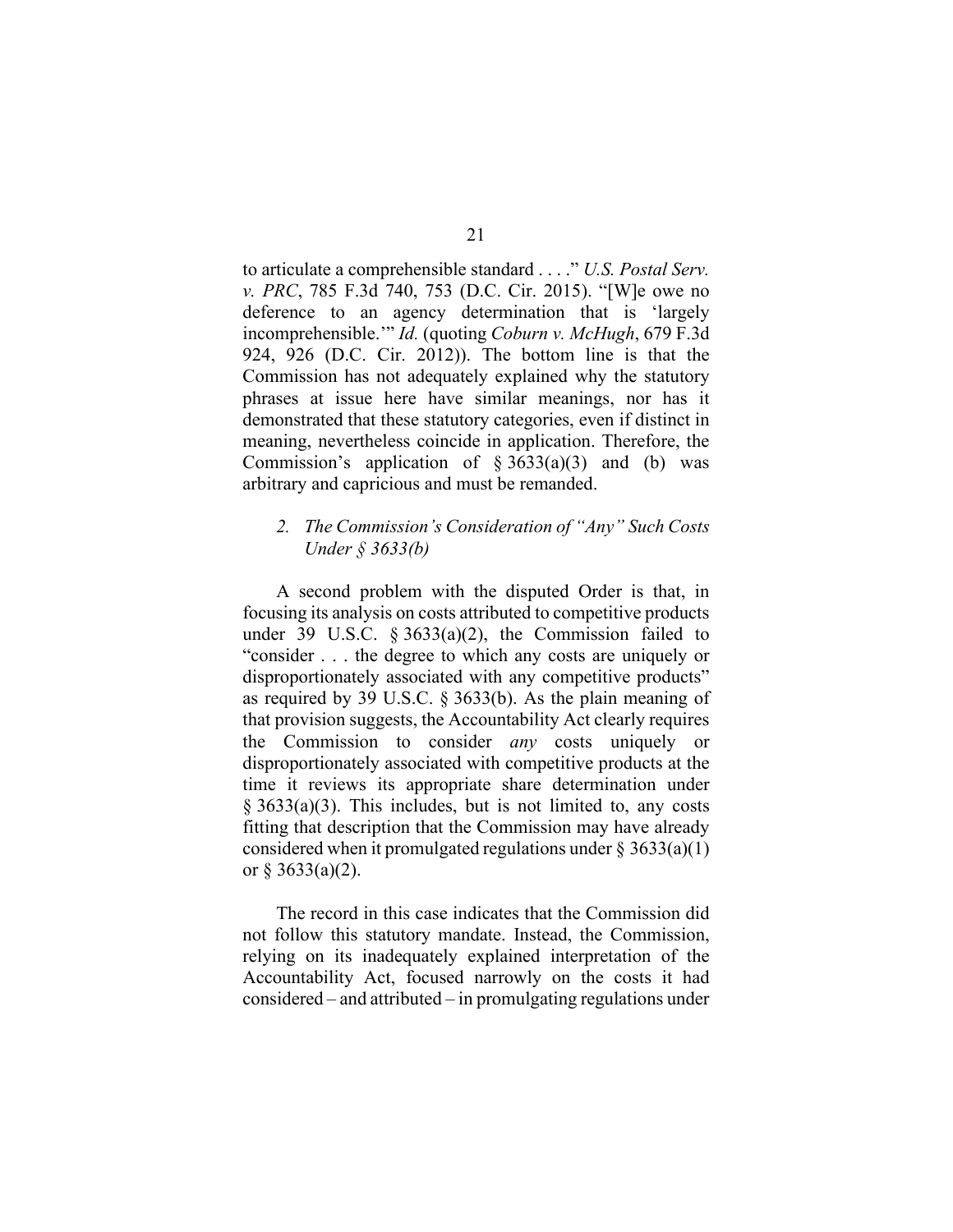§ 3633(a)(2). At oral argument, counsel for the Commission suggested that by piecing together the Commission's responses to various comments, we could find that the Commission did indeed consider a broader class of costs. Tr. of Oral Argument at 75; *see also* Br. for Respondent at 35-38. Even assuming that is right, however, the Commission's Order does not make it clear or comprehensible, and we cannot fill in the blanks in the Commission's reasoning. The simple point here is that the Commission erred in concluding that it had discharged its responsibility to consider *any* costs uniquely or disproportionately associated with competitive products by virtue of the fact that it had already considered these costs when setting the price floor under  $\S 3633(a)(2)$ .

An agency Order that is at odds with the requirements of the applicable statute cannot survive judicial review. *See, e.g.*, *Michigan v. EPA*, 135 S. Ct. 2699, 2706 (2015). "An agency's failure to consider and address during rulemaking 'an important aspect of the problem' renders its decision arbitrary and capricious. A 'statutorily mandated factor, by definition, is an important aspect of any issue before an administrative agency . . . .'" *Mozilla Corp. v. FCC*, 940 F.3d 1, 60 (D.C. Cir. 2019) (per curiam) (first quoting *Motor Vehicle Mfrs. Ass'n v. State Farm Mut. Auto. Ins. Co.,* 463 U.S. 29, 43 (1983); then quoting *Pub. Citizen v. Fed. Motor Carrier Safety Admin.*, 374 F.3d 1209, 1216 (D.C. Cir. 2004)). On the record before us, the Commission's treatment of § 3633(b) cannot survive judicial review. Therefore, we are constrained to remand the Order to the Commission for further consideration.

On remand, the Commission must consider all costs uniquely or disproportionately associated with competitive products in setting the appropriate share, even if it has already accounted for those costs under  $\S 3633(a)(1)$  and  $(a)(2)$ .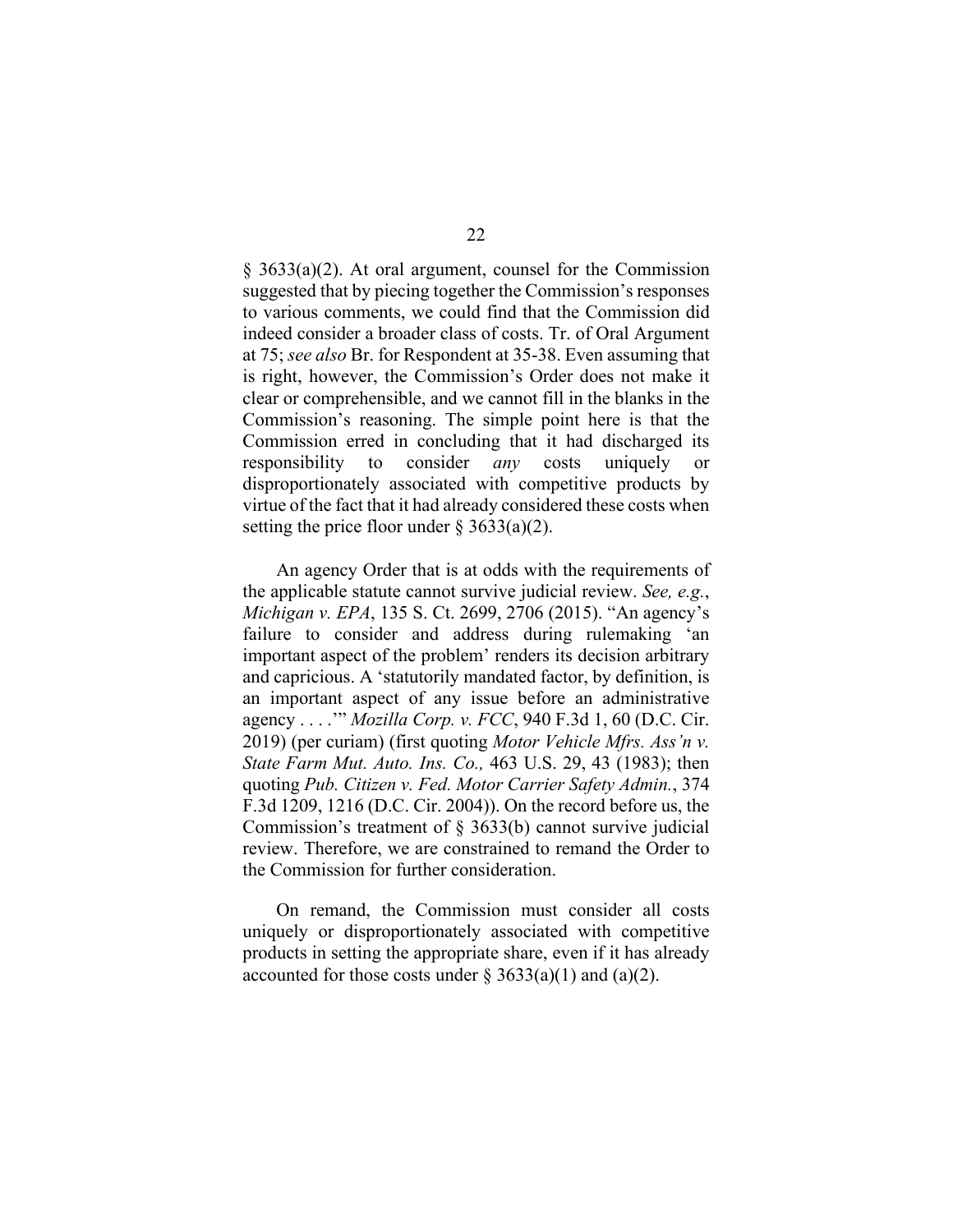Furthermore, the Commission should fully address the issue left open in the court's 2018 decision in *UPS v. PRC*. The court in that decision recognized that, because the costs attributed test under  $\S 3633(a)(2)$  is conservative, there may be institutional costs that are "uniquely or disproportionately associated with competitive products," even though they cannot be said to stand in "reliably identified causal relationships" with them. The Commission's Order in this case does not address this.

In addition, the Commission must explain the relevance (if any) of costs it may have considered in implementing § 3633(a)(1). At oral argument, counsel for the Commission suggested that the Commission might not have to further consider costs uniquely or disproportionately associated with competitive products under § 3633(b) because it had already considered them pursuant to  $\S 3633(a)(1)$ . Tr. of Oral Argument at 43-44, 48, 54-55. However, this possibility is offered as nothing more than a fleeting suggestion in the Commission's Order and its brief to the court*. Compare* Order at 144, J.A. 663, and Br. for Respondent at 19 (focusing only on § 3633(a)(2)), *with* Order at 160 n.294, J.A. 679 n.294, and Br. for Respondent at 36 (mentioning the Commission's test under § 3633(a)(1)). If this point is somehow critical to the Commission's analysis, the Commission must make that clear in the first instance. *See SEC v. Chenery Corp.*, 318 U.S. 80, 94-95 (1943).

We do not mean for these examples to exhaust the issues that the Commission must address on remand, only to illustrate some of what a fuller "consider[ation]" of the relevant costs will involve.

23

\* \* \*